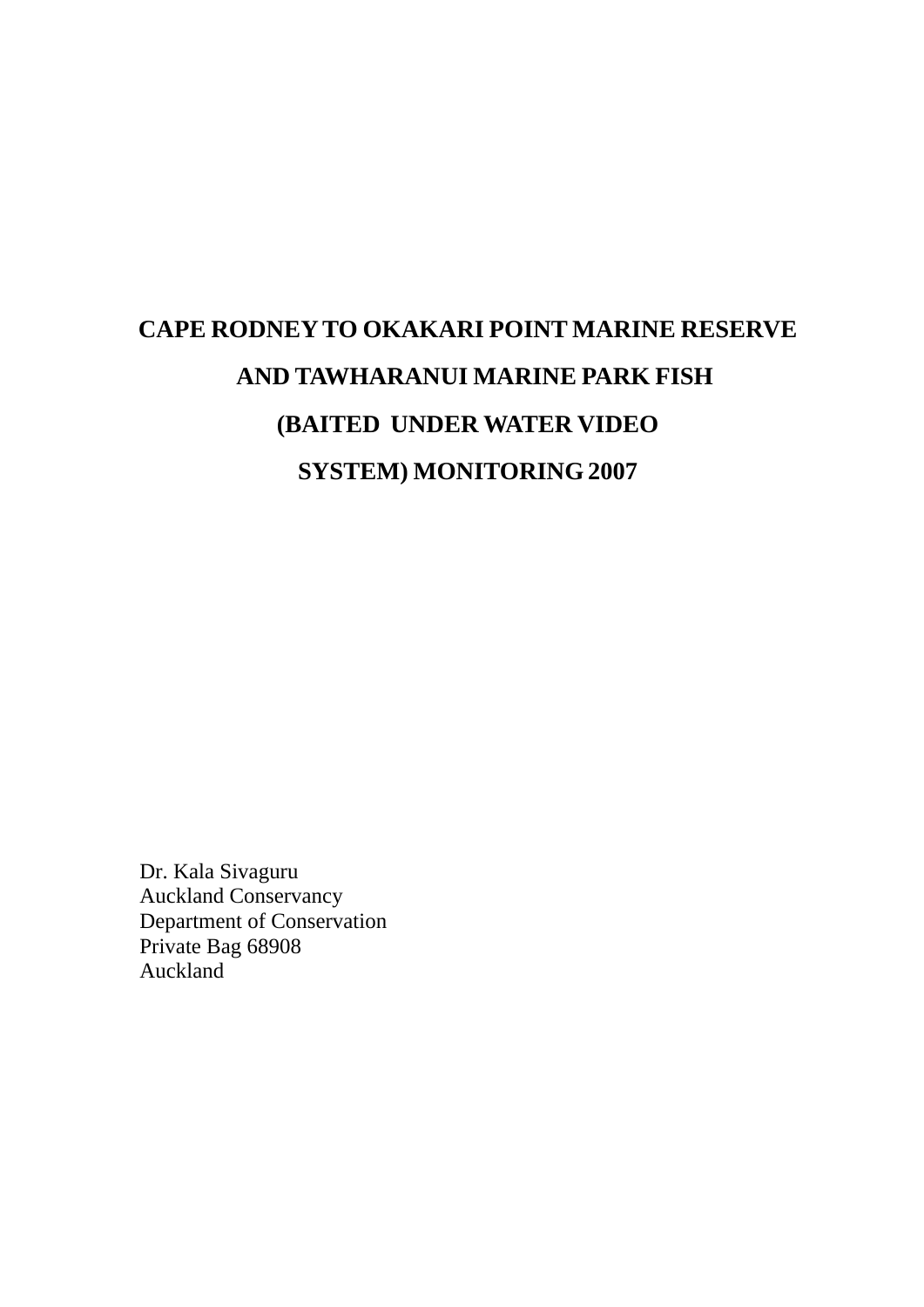# **TABLE OF CONTENTS**

| <b>Table of Contents</b>    | $\overline{2}$ |
|-----------------------------|----------------|
| <b>Executive Summary</b>    | 3              |
| Recommendations             | $\overline{4}$ |
| <b>Introduction</b>         | 5              |
| <b>Methods</b>              | 6              |
| Survey design               | 6              |
| Survey method               | 8              |
| Baited underwater video     | 8              |
| Analysis of video footage   | 9              |
| <b>Statistical analyses</b> | 9              |
| <b>Results</b>              | 10             |
| <b>CROP</b>                 | 10             |
| Snapper Pagrus auratus      | 10             |
| Blue cod Parapercis colias  | 17             |
| <b>TMP</b>                  | 19             |
| Snapper Pagrus auratus      | 19             |
| Blue cod Parapercis colias  | 21             |
| <b>Discussion</b>           | 22             |
| <b>Acknowledgements</b>     | 24             |
| <b>References</b>           | 25             |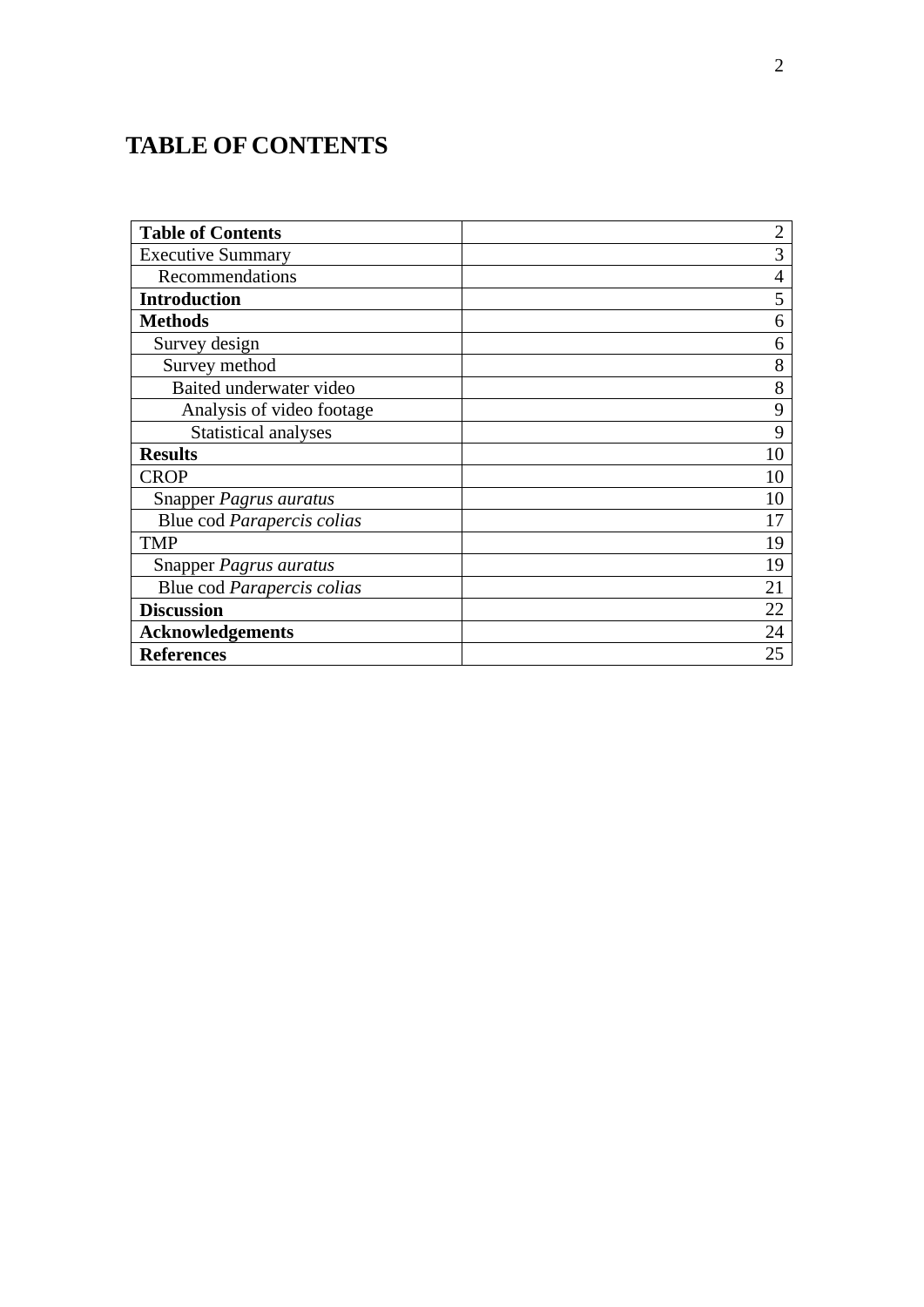# **EXECUTIVE SUMMARY**

- This report describes the results of Baited Underwater Surveys (BUV) of snapper and blue cod abundance in the Cape Rodney to Okakari Point (CROP) Marine Reserve and Tawharanui Marine Park, in north eastern New Zealand in 2007. The survey was undertaken in autumn and contributes to the timeseries that started in 2000 in CROP by the Department of Conservation. For Tawharanui Marine Park the 2007, BUV survey was the second survey carried out since the incipient study of Willis et al's (2003a) which was done between 1997-1998.
- The current BUV survey in CROP indicated that legal-sized snapper were 30.2 times more abundant inside the reserve than outside. Densities were slightly lower than the level recorded in 2005. The average fork length of snapper inside the reserve was over 100 mm greater than that of snapper outside the reserve, which is consistent with previous surveys.
- The spatial distribution of legal snapper across reserve and non-reserve areas sampled during this survey was broadly consistent with earlier surveys, in that the highest densities occurred near the centre of the reserve and lowest densities were recorded at the western boundary.
- The average blue cod density and size inside the reserve remain slightly higher than outside the reserve although the average density dropped slightly from the level recorded in 2005. Blue cod abundance patterns appear negatively correlated with sea surface temperature.
- For Tawharanui Marine Park and non-protected areas surveyed, there was no apparent trend in the densities of fish sampled between the two areas in 2007. A further long time-series data collection is needed to understand the protection benefits in the park.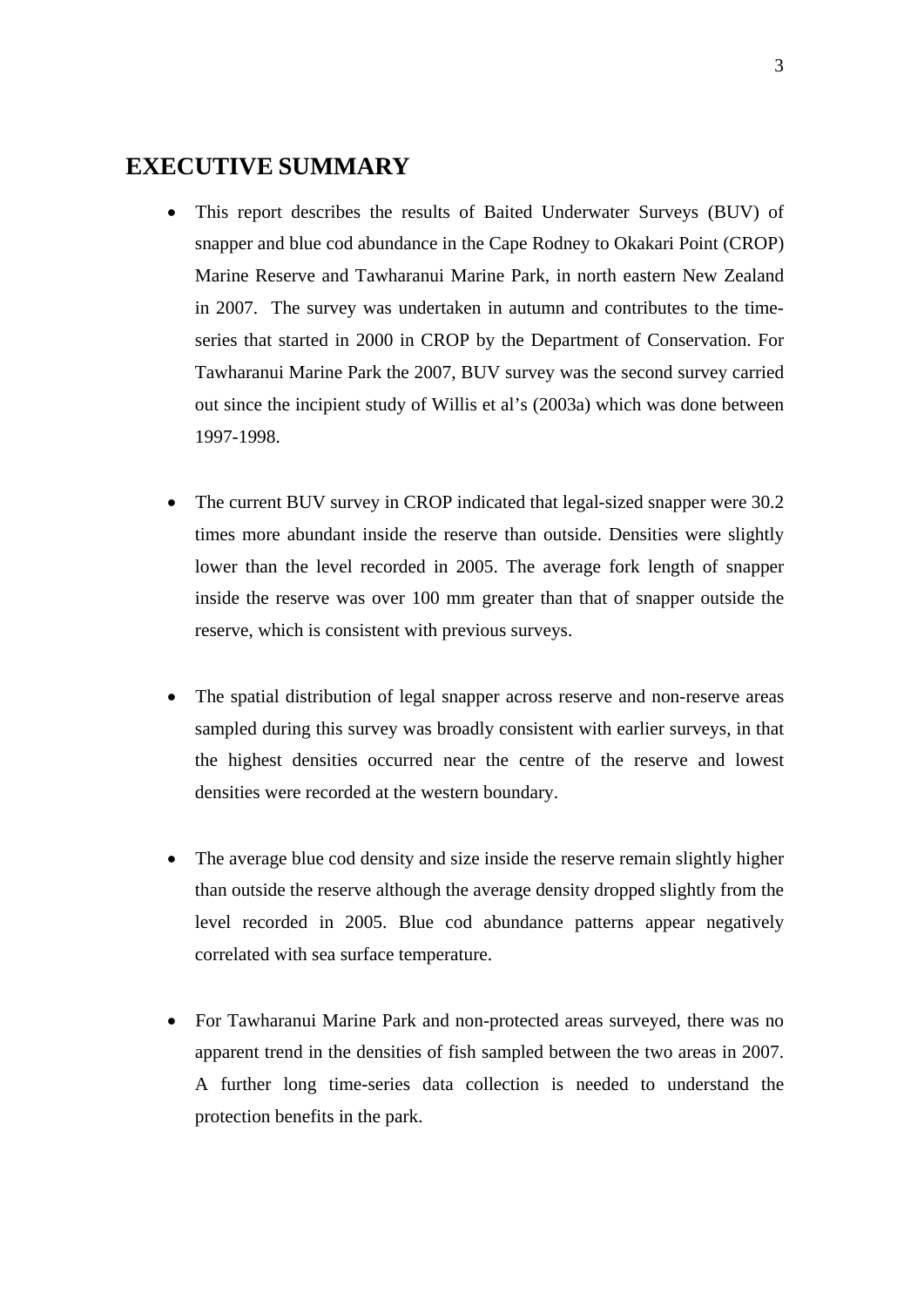# **RECOMMENDATIONS**

- The fish monitoring programme using BUV methodology should be continued at two year or more intervals with the current levels of sample replication in CROP Marine Reserve. The replication inside the Tawharanui Marine Park should be increased to six areas to increase the spatial replication inside the park.
- The sampling should be done in CROP Marine Reserve and Tawharanui Marine Park concurrently in the same season to understand the reserve effects in and adjacent to these protected areas (which are relatively close to each other) using identical sampling design and methodology. The sampling season and methodology should also be kept consistent with other Marine Reserve monitoring programs in the North Eastern Bio-region to enable a comparison at regional and national level.
- The timing and methodology of this monitoring program needs to be considered in other areas which have potential for future protection under the Marine Protected Area Policy and Implementation Plan to develop a network of representative marine protected areas.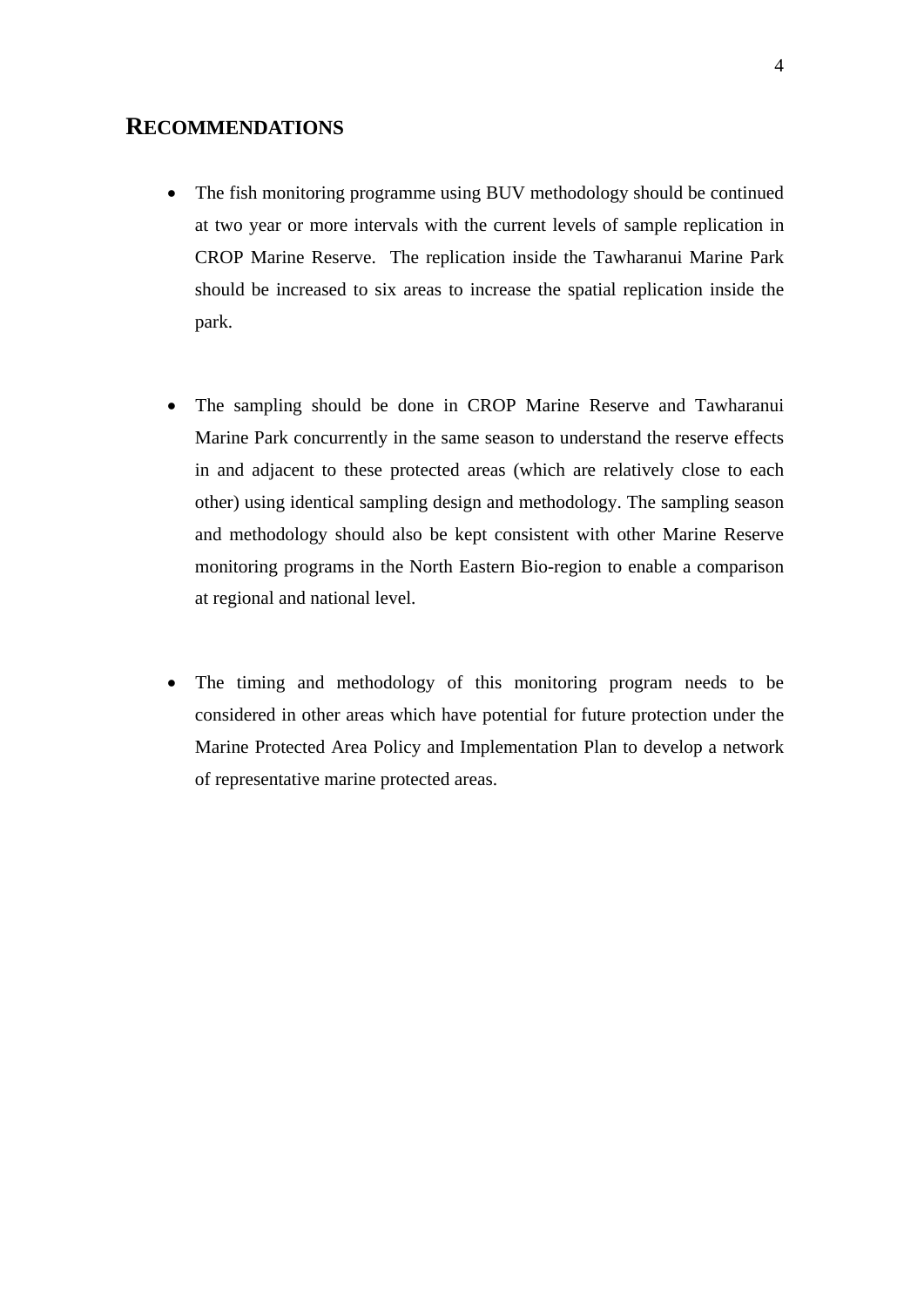# **INTRODUCTION**

The Cape Rodney to Okakari Point (or Leigh) Marine Reserve (CROP) is the oldest no-take marine reserve of the 28 no-take marine reserves throughout New Zealand. As part of the management process the Department of Conservation (DOC) has ongoing monitoring programs in CROP Marine Reserve which mainly focus on heavily targeted species that are more likely to respond to protection such as snapper (*Pagrus auratus*), blue cod (*Parapercis colias*) and red rock lobster (*Jasus edwardsii*). As snapper is known to be one of the top predator reef fish species in CROP, the Auckland Conservancy of DOC began a regular monitoring of the abundance of reef fishes in CROP in 2000 (Willis & Babcock 2000a), although the relative abundance of exploited species (specifically snapper and blue cod) have been monitored since 1997 (Willis et al. 2003a, Taylor et al. 2003).

Monitoring of selected key species used specific methodologies such as baited underwater video (BUV). Willis & Babcock (2000b) used BUV for surveying carnivorous reef fish species like snapper and blue cod (that are attracted to bait), and underwater visual census (UVC) transects for surveying the remainder of the demersal reef fish species (Willis et al. 2003b). The fish surveys in CROP which began in 2000 were done using BUV and UVC methodologies concurrently. From 2000-2002, the surveys were done every six months, one survey around April-May and the other one around October-November to cover the seasonal variation in fish abundance. However, after 2002, the frequency of surveys was reduced to biannually, and took place around April-May. The surveys were carried out in 2003 and in 2005.

Tawharanui Marine Park (TMP), also a no-take marine park established in 1981 under Fisheries and Harbours Act legislation, is located ~ 8 km south of CROP. Snapper and blue cod abundances have been monitored within Tawharanui Marine Park using BUV between 1997 and 2000 (Willis et al, 2003a). The Auckland Regional Council has applied for the area to become a Marine Reserve, under the Marine Reserves Act.

In 2007, NIWA Auckland carried out a BUV-only snapper survey in CROP and in adjacent Tawharanui Marine Park (TMP) as part of their snapper tagging project for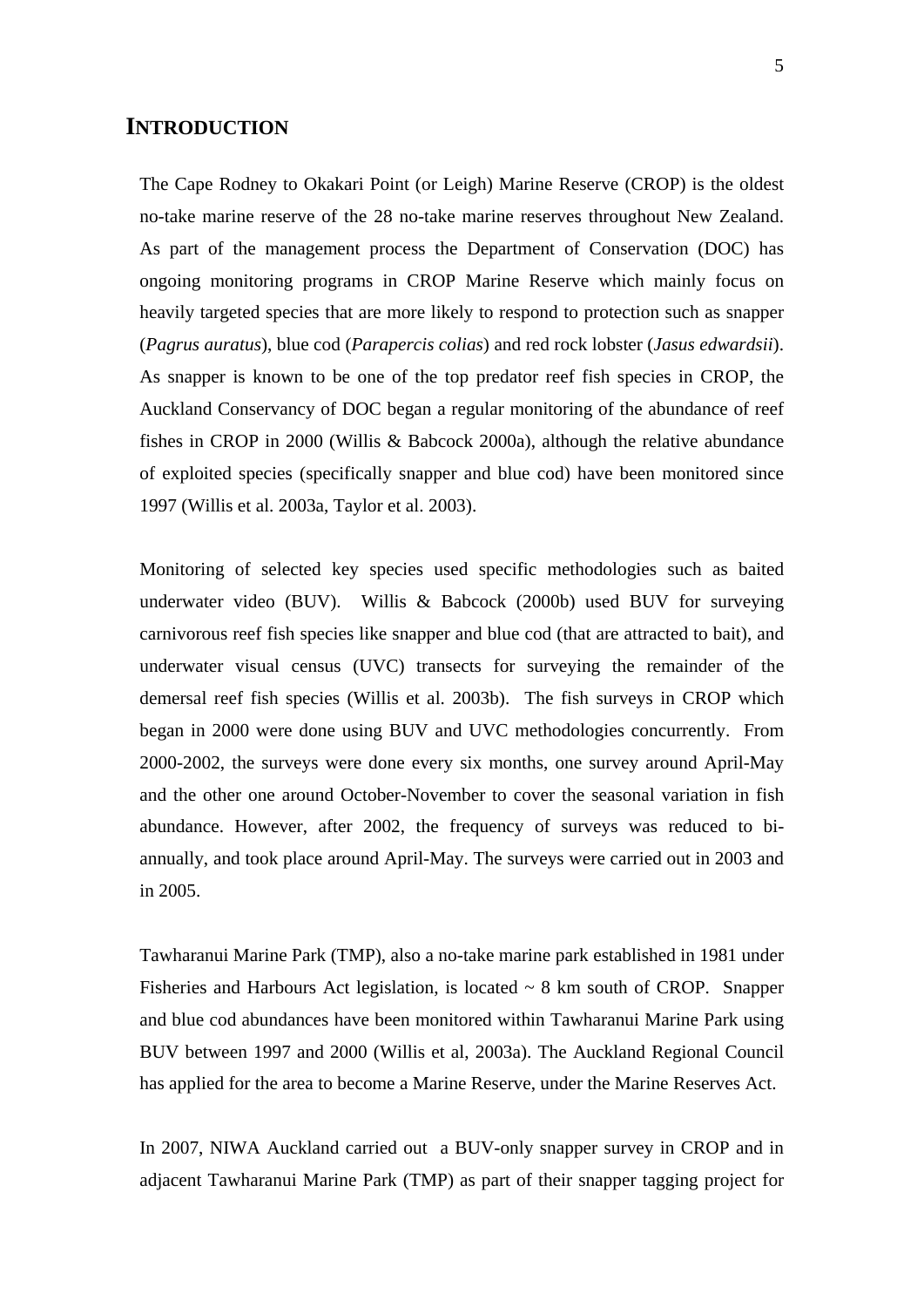the Auckland Conservancy. Snapper and blue cod abundances have been monitored within Tawharanui Marine Park using BUV between 1997 and 2000 (Willies et al, 2003a). No fish monitoring has taken place in TMP after the study by Willies et al, 2003 until 2007. UVC surveys for the rest of the demersal fish in CROP Marine Reserve and Tawharanui Marine Park were completed in 2008 (Haggit & Mead, 2008).

This report presents the results of a BUV survey conducted in CROP Marine Reserve and Tawharanui Marine Park between May-June 2007 using identical methodology and design to previous BUV surveys (Willis & Babcock 2000a, Willis et al. 2003b, Taylor et al. 2003, Taylor et al, 2005).

# **METHODS**

# **SURVEY DESIGN**

The BUV sampling of CROP Marine Reserve and Tawharanui Marine Park was done between 28 May to 12 June, 2007 (Parsons, D., NIWA, Auckland). The survey design and methods were identical to those used by Willis et al. (2003b) in past BUV surveys. Survey sites were selected following a randomised block design. However, this survey was extended to include additional sites across Tawharanui Marine Park. A total of 20 areas were surveyed (Fig. 1) across the Leigh sites (6 reserve and 6 nonreserve) and Tawharanui coastline (3 sites inside and 5 sites outside). Four sites per area were selected for video deployments.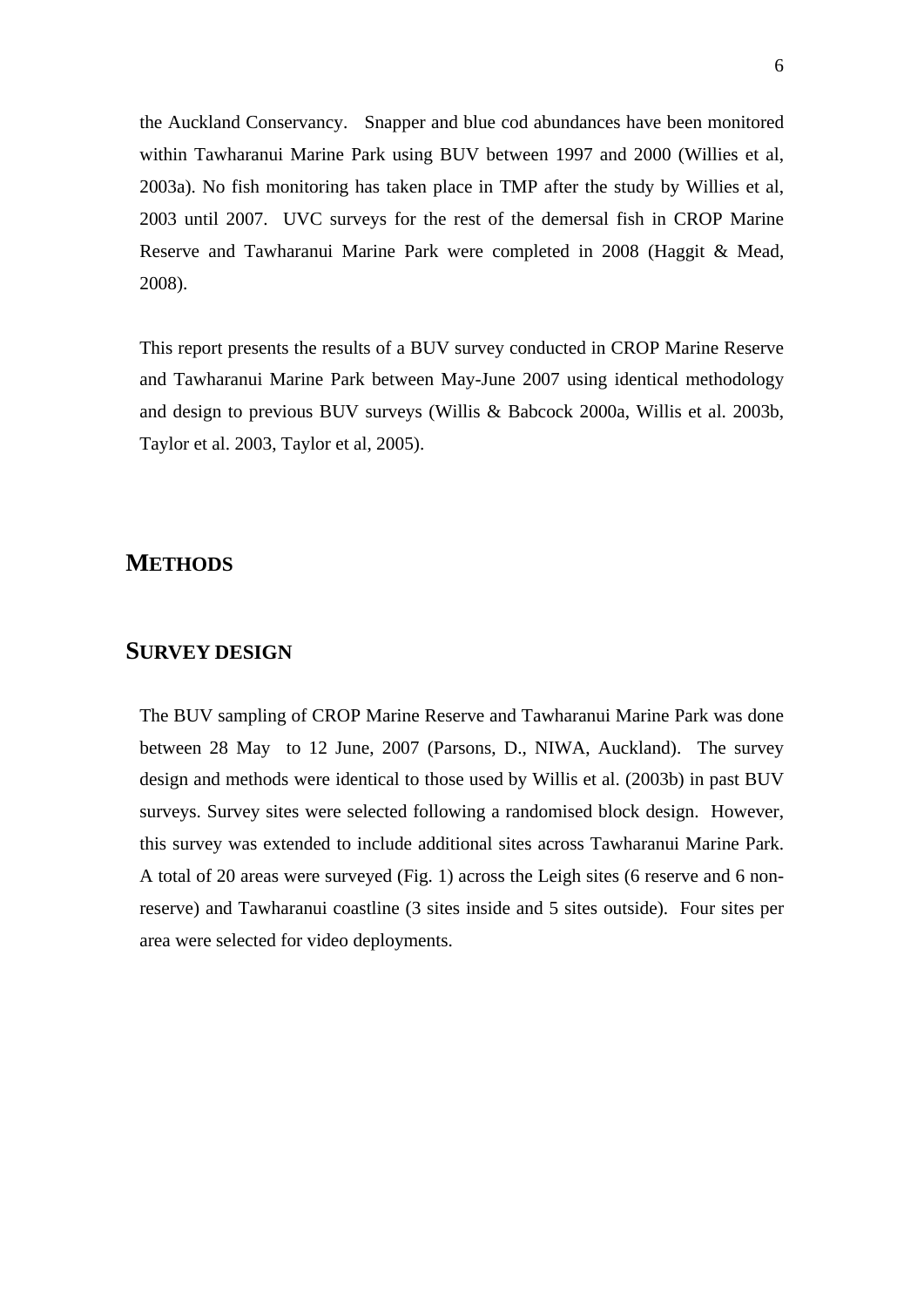

Figure 1. Map of sampling areas in and around the Cape Rodney to Okakari Point Marine Reserve and Tawharanu Marine Park. Blocks 3-8 inside CROP Marine Reserve & blocks 15-17 inside TMP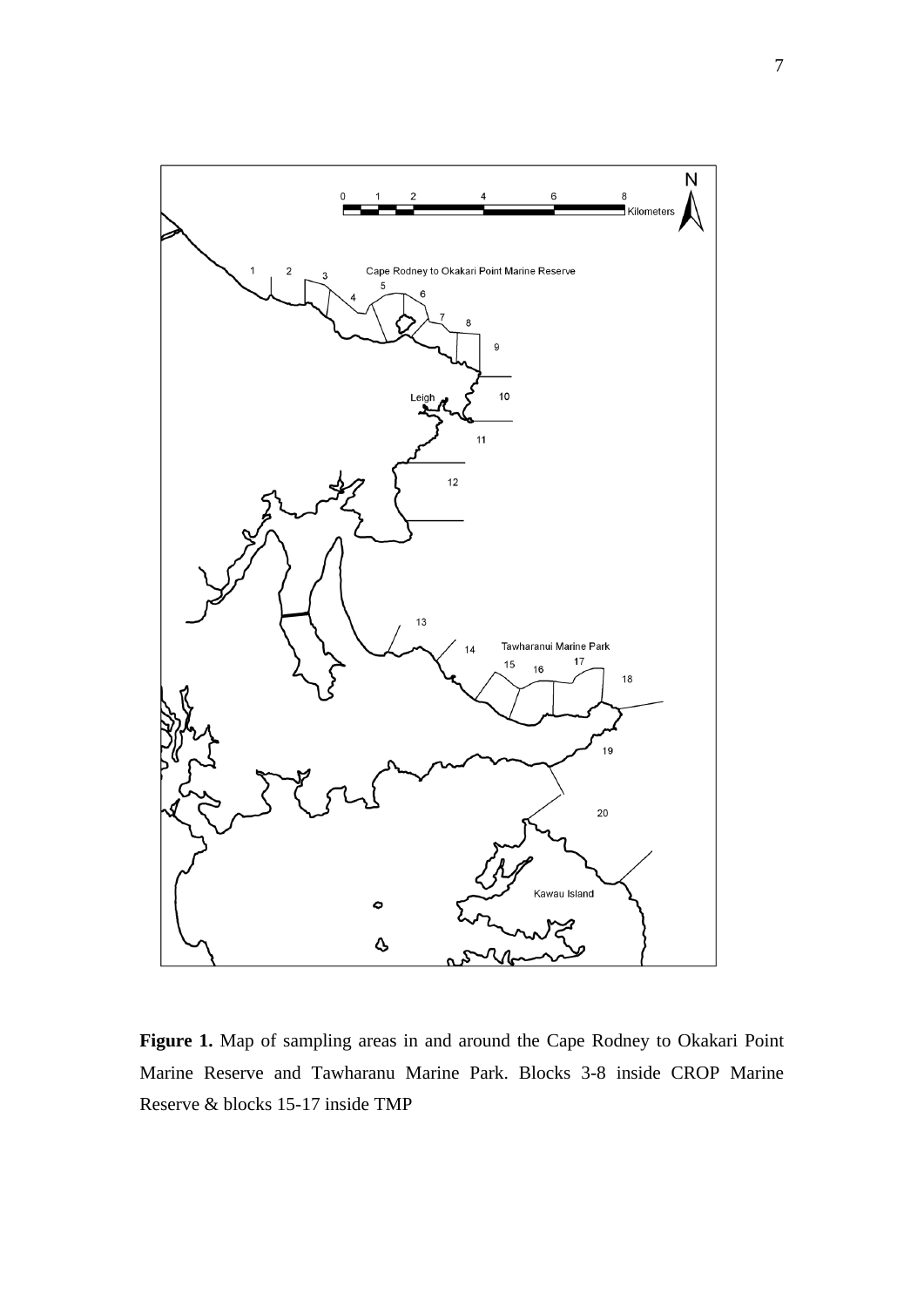# **SURVEY METHOD**

# *Baited underwater video*

BUV sampling was done using two cameras deployed from the University of Auckland's R. V. Hawere. Each camera was mounted on a frame with the attached bait holder (Fig. 2). The bait holder contained four pilchards (*Sardinops neopilchardus*) that were broken up to maximise the odour plume, and a fifth whole pilchard was cable-tied to the lid. Fresh baits were used for each replicate. Prior to deployment, location data (including GPS coordinates), depth, and time were written down and filmed so that each video sequence was introduced by this information. The recorder for one of the two camera systems was situated on the anchored Hawere, and connected to the camera by a cable. In the second (new) system, a self-contained Sony digital camcorder in an underwater housing was used, so that it could be dropped and retrieved later via a surface float, with no anchoring of the vessel required. The field of view was the same as for the original BUV system to ensure that results were comparable. The use of a second camera enabled the researchers to reduce field time by running two BUV stations simultaneously. All video sequences were of 30 minutes duration (from the time the unit contacted the seabed) (Willis et al. 2003a).



**Figure 2.** Baited underwater video assembly, with dimensions of the stand.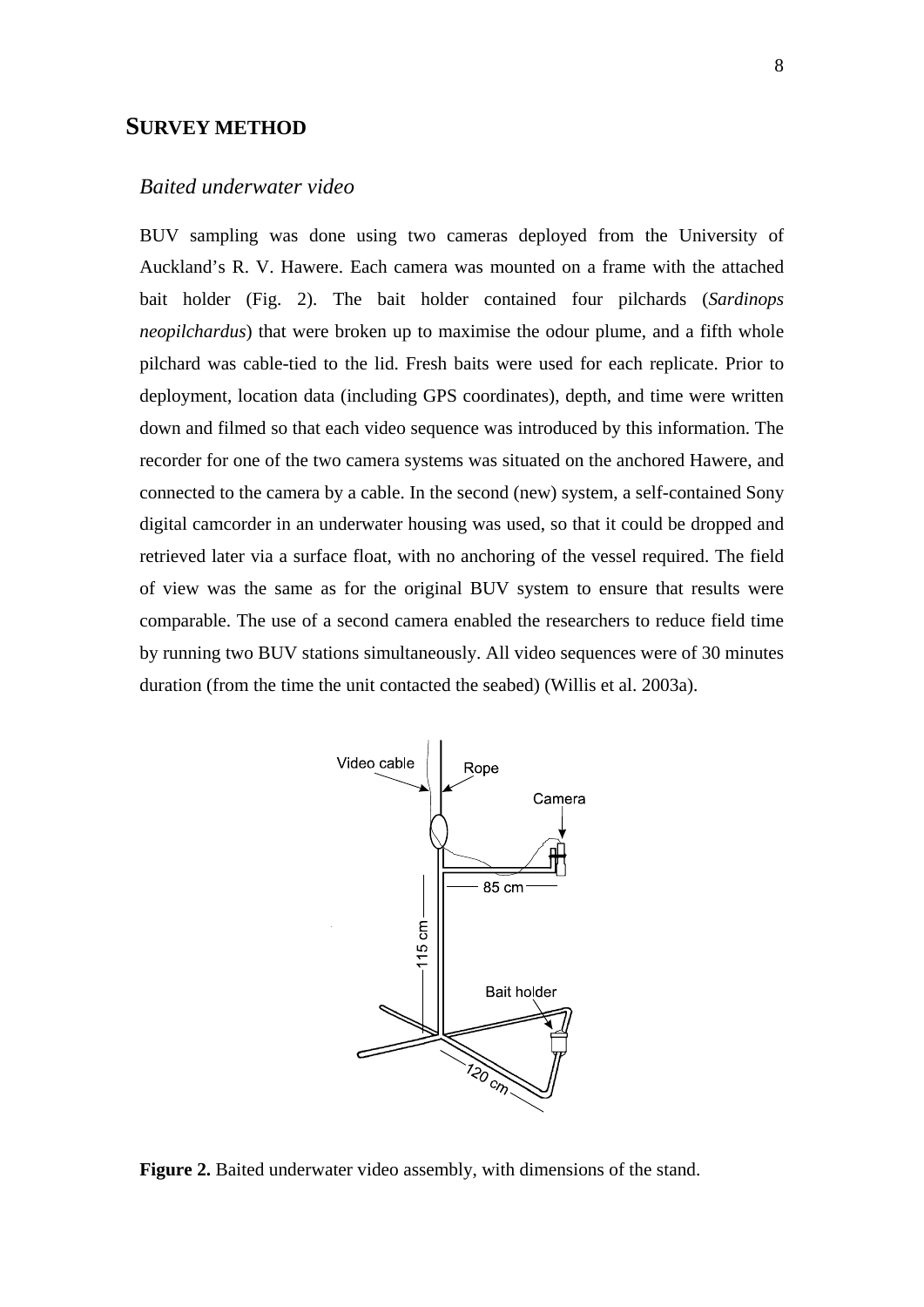## **Analysis of Video Footage**

Videotapes were played back on a VCR with a real-time counter, and the number of each species of fish present at the bait enumerated at 30 second intervals. The maximum number of snapper (MAXsna) and the maximum number of blue cod (MAXcod) present at the bait during each 30 min sequence were recorded, as well as the time from deployment at which each count was made (i. e.,  $t_{MAXsna}$ ,  $t_{MAXcod}$ ). The MAX index has been previously shown to provide the best estimates of snapper and blue cod relative density (Willis & Babcock 2000b, Willis et al. 2000). Individual fish were measured (fork length for snapper, total length for blue cod) by digitising video images using the SigmaScan® image analysis system, and obtaining a three-point calibration (to compensate for wide-angle distortion) for each image using the marks visible on the base quadrat. Measurements were usually only made of those fish present within the quadrat when the count of the maximum number of fish of a given species in a sequence (e. g., MAXsna) was made. The only exception to this rule was where fish were seen elsewhere in the sequence that were obviously different fish, by virtue of size (i. e., differed from MAXsna measurements by  $> 100$  mm). Small snapper that appeared early in the sequence were the most frequent additions to the dataset, but sometimes one or two large fish were measured in this way. While this meant that some fish moving in and out of the field of view might not have been measured, it also avoided repeated measurement of the same individuals.

The ability to measure fish length allowed the acquisition of three forms of snapper relative density data: the maximum number, and the number of  $fish > or < minimum$ legal size (e. g., LEGsna, JUVsna) (Willis et al. 2003a).

# **STATISTICAL ANALYSES**

Data for previous years were obtained from Taylor et al, 2005. Three univariate variables of density of snapper i) of all sizes ii) of legal size (> 270 mm fork length) and iii) juveniles (< 270 mm fork length) were estimated as in previous reports. Ratios of densities of snapper between protected and not protected areas were also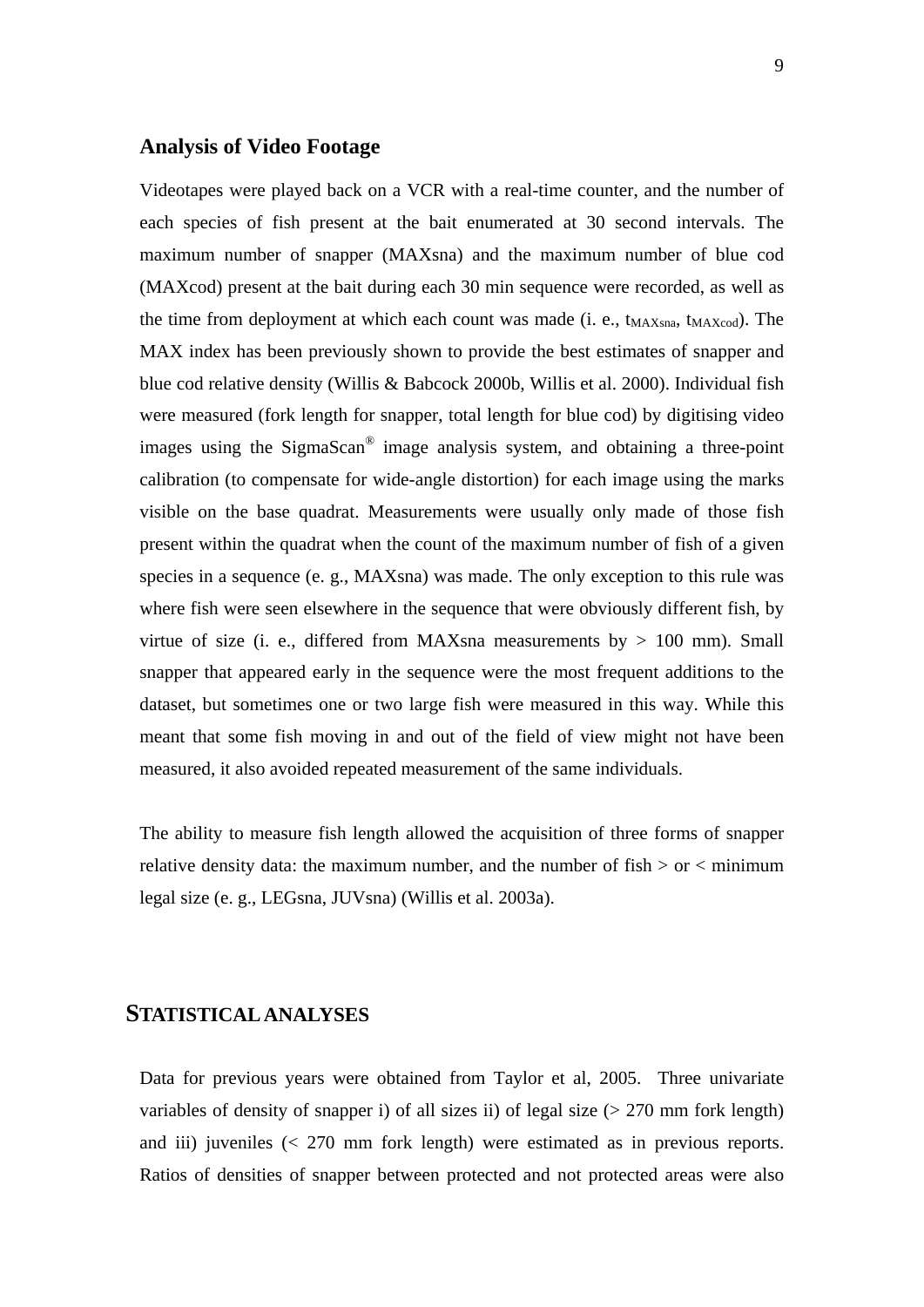# **RESULTS**

## **Cape Rodney to Okakari Point Marine Reserve**

# **Snapper** *Pagrus auratus*

Total densities of snapper (MAXsna) within the reserve increased slowly from an average of ~12 individuals per BUV drop in four years from autumn 1998 to 14.6 in autumn 2002, the mean density (maximum) increased dramatically to 26.7 individuals per BUV drop in 2003. In autumn 2007, the mean density dropped to  $16.8 \pm 2.6$  (SE) individuals per BUV drop from the last survey  $(19.0 \pm 3.8 \text{ (SE)})$  (Fig. 3a, Table 1a). The mean density outside the reserve in 2005 was  $5.3 \pm 1.4$  individuals per BUV drop which had dropped to  $2.83 \pm 0.7$  in 2007 ((Fig. 3a, Table 1a)). However, legal sized (LEGsna snapper (>270 mm fork length) were 30.2 times more abundant inside the reserve (15.1  $\pm$  2.4 (SE)) than outside (0.5  $\pm$  0.2 (SE)) in 2007 which was a dramatic increase from the ratio of 12.8 observed in 2005 (Fig. 3b, Table 1a). The trend of legal snapper being rare outside the reserve in 2007 is consistent with previous surveys. Densities of undersize snapper (JUVsna) were  $1.67 \pm 0.41$  (SE) individuals per BUV drop inside the reserve and  $2.3 \pm 0.6$  (SE) individuals per BUV drop outside the reserve, which is also consistent with previous years (Fig.3c, Table 1a).

The spatial distribution of legal snapper across reserve and non-reserve areas sampled in 2007 was broadly consistent with earlier surveys, in that the highest densities occurred near the centre of the reserve, around Goat Island (Fig. 4), and lowest densities were recorded at the western boundary (Area 3). However, the eastern boundary (Area 8) continued to hold reasonable numbers of fish as recorded in previous surveys. Snapper densities are thought to be naturally low in Area 1 because of the limited seaward extent of reef. Areas 2 and 9, however have considerable reef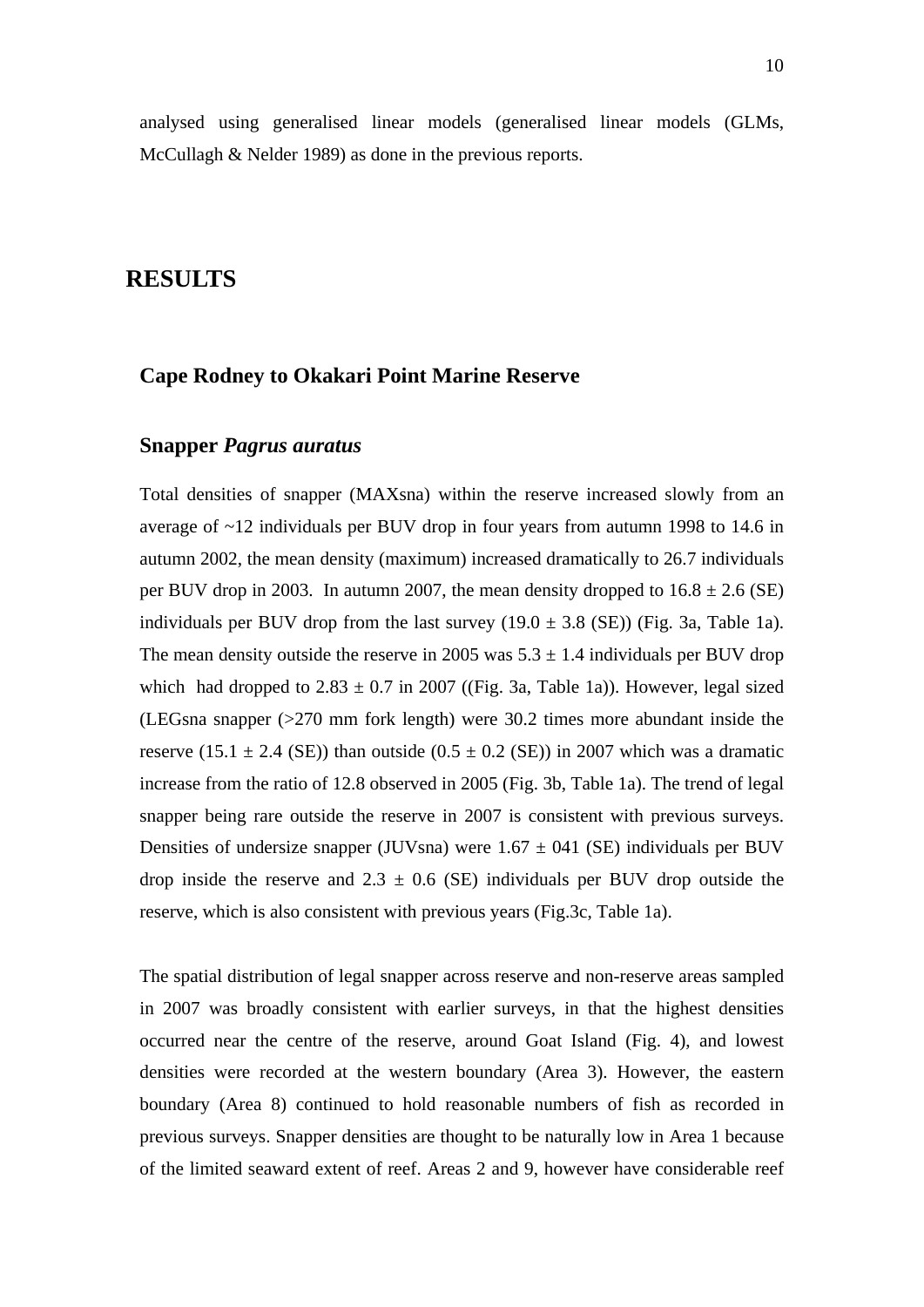area, but are intensively fished both from boats and the shore (T. J. Willis, pers. obs.). High fishing pressure from these areas is likely to affect reserve areas 3 and 8.

As in previous surveys, the average fork length of snapper inside the reserve in 2007 was over 100 mm greater than that of snapper outside the reserve (Fig. 5, Table 2). In 2005, the mean size of legal snapper were statistically different and higher inside the reserve compared to outside the reserve (Fig. 5, Table 2). A similar trend was apparent in 2007, although there has been an increase in the average size of snapper from both inside and outside the marine reserve since the 2005 survey.

**Table 1a.** Mean densities of snapper *Pagrus auratus* inside and outside the Cape Rodney to Okakari Point Marine Reserve, from 2000-2007 BUV surveys. Statistically significant ( $P < 0.05$ ) ratios of reserve (R) to non-reserve (NR) densities are denoted by  $*$ . MAXsna = all fish, LEGsna = fish > 270 mm fork length, and  $JUVs$ na = fish < 270 mm fork length.

| Survey      | Density        | Reserve | Non-    | R:NR    | Lower     | Upper     |
|-------------|----------------|---------|---------|---------|-----------|-----------|
|             | measure        | mean    | reserve | ratio   | 95% CL    | 95% CL    |
|             |                |         | mean    |         | for ratio | for ratio |
| Spring 2000 | MAXsna         | 9.00    | 7.57    | 1.19    | 0.62      | 2.28      |
|             | LEGsna         | 4.23    | 0.05    | 88.77*  | 4.78      | 1646.98   |
|             | <b>JUV</b> sna | 4.77    | 7.52    | 0.63    | 0.30      | 1.35      |
|             |                |         |         |         |           |           |
| Autumn 2001 | MAXsna         | 13.42   | 6.67    | $2.01*$ | 1.12      | 3.62      |
|             | LEGsna         | 7.79    | 0.75    | 10.39*  | 3.84      | 28.07     |
|             | <b>JUV</b> sna | 5.62    | 5.91    | 0.95    | 0.47      | 1.91      |
| Spring 2001 | MAXsna         | 7.08    | 4.09    | 1.73    | 0.87      | 3.45      |
|             | LEGsna         | 6.17    | 0.87    | $7.09*$ | 2.51      | 20.06     |
|             | <b>JUV</b> sna | 0.91    | 3.22    | $0.28*$ | 0.11      | 0.76      |
|             |                |         |         |         |           |           |
| Autumn 2002 | MAXsna         | 14.58   | 5.62    | $2.59*$ | 1.49      | 4.52      |
|             | LEGsna         | 10.33   | 0.79    | 13.05*  | 4.47      | 38.10     |
|             | <b>JUV</b> sna | 4.24    | 4.83    | 0.88    | 0.46      | 1.17      |
| Autumn 2003 | MAXsna         | 26.67   | 4.08    | $6.53*$ | 4.12      | 10.36     |
|             | LEGsna         | 21.92   | 0.79    | 27.69*  | 11.56     | 66.32     |
|             | <b>JUV</b> sna | 4.75    | 3.29    | 1.44    | 0.82      | 2.54      |
|             |                |         |         |         |           |           |
| Autumn 2005 | MAXsna         | 19.04   | 5.29    | $3.60*$ | 2.17      | 5.96      |
|             | LEGsna         | 16.54   | 1.29    | 12.81*  | 5.89      | 27.85     |
|             | <b>JUV</b> sna | 2.50    | 4.00    | 0.63    | 0.28      | 1.38      |
|             |                |         |         |         |           |           |
| Autumn 2007 | MAXsna         | 16.75   | 2.83    | 5.59*   | 289       | 12.05     |
|             | LEGsna         | 15.08   | 0.50    | 30.16*  | 7.47      | 121.73    |
|             | <b>JUV</b> sna | 1.67    | 2.33    | 0.71    | 0.35      | 1.45      |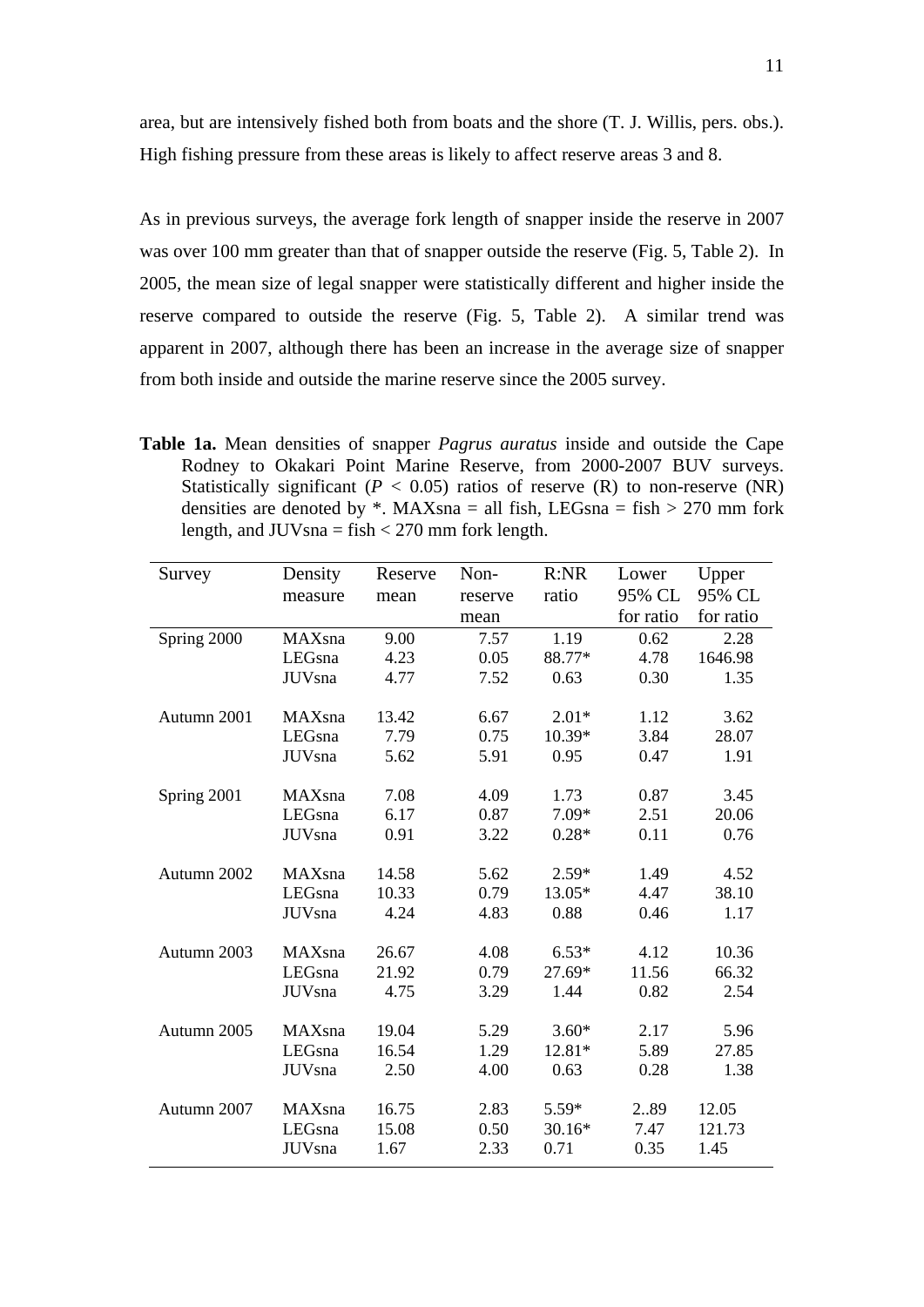**Table 2.** Mean sizes of snapper *Pagrus auratus* inside and outside the Cape Rodney to Okakari Point Marine Reserve, from 2000-2007 BUV surveys. Statistically significant ( $P < 0.05$ ) differences are denoted by  $*$ . N = number of fish.

| Survey                                             | Reserve mean   | N:        | Non-reserve    | N:      | Difference    | 95%           |
|----------------------------------------------------|----------------|-----------|----------------|---------|---------------|---------------|
|                                                    | fork length    | Reserve   | mean fork      | Non-    | between       | CI            |
|                                                    | (mm)           |           | length (mm)    | reserve | means (mm)    |               |
| <u>All snapper</u>                                 |                |           |                |         |               |               |
| Spring 2000                                        | 288.9          | 197       | 148.8          | 159     | $140.2*$      | 24.9          |
| Autumn 2001                                        | 307.7          | 322       | 203.5          | 160     | $104.1*$      | 18.8          |
| Spring 2001                                        | 389.2          | 165       | 217.9          | 94      | $171.3*$      | 25.4          |
| Autumn 2002                                        | 328.8          | 342       | 214.4          | 135     | 114.4*        | 19.1          |
| Autumn 2003                                        | 351.6          | 640       | 242.1          | 98      | 109.5*        | 20.1          |
| Autumn 2005                                        | 391.5          | 457       | 241.9          | 127     | 149.6*        | 22.7          |
| Autumn 2007                                        | 404.1          | 399       | 197.8          | 68      | $206.3*$      | 35.8          |
|                                                    |                |           |                |         |               |               |
|                                                    |                |           |                |         |               |               |
|                                                    |                |           |                |         |               |               |
|                                                    |                |           |                |         |               |               |
| Spring 2001                                        | 410.5          | 145       | 310.0          | 21      | 100.4*        | 45.9          |
| Autumn 2002                                        | 371.3          | 242       | 300.3          | 19      | $71.1*$       | 45.5          |
| Autumn 2003                                        | 377.4          | 526       | 343.2          | 19      | 34.2          | 40.1          |
| Autumn 2005                                        | 417.8          | 397       | 294.6          | 31      | $123.2*$      | 41.2          |
| Autumn 2007                                        | 422.8          | 306       | 312.3          | 12      | 110.48*       | 45.7          |
| <b>Legal snapper</b><br>Spring 2000<br>Autumn 2001 | 410.6<br>374.2 | 96<br>187 | 278.0<br>333.5 | 1<br>18 | 132.6<br>40.7 | 269.1<br>47.8 |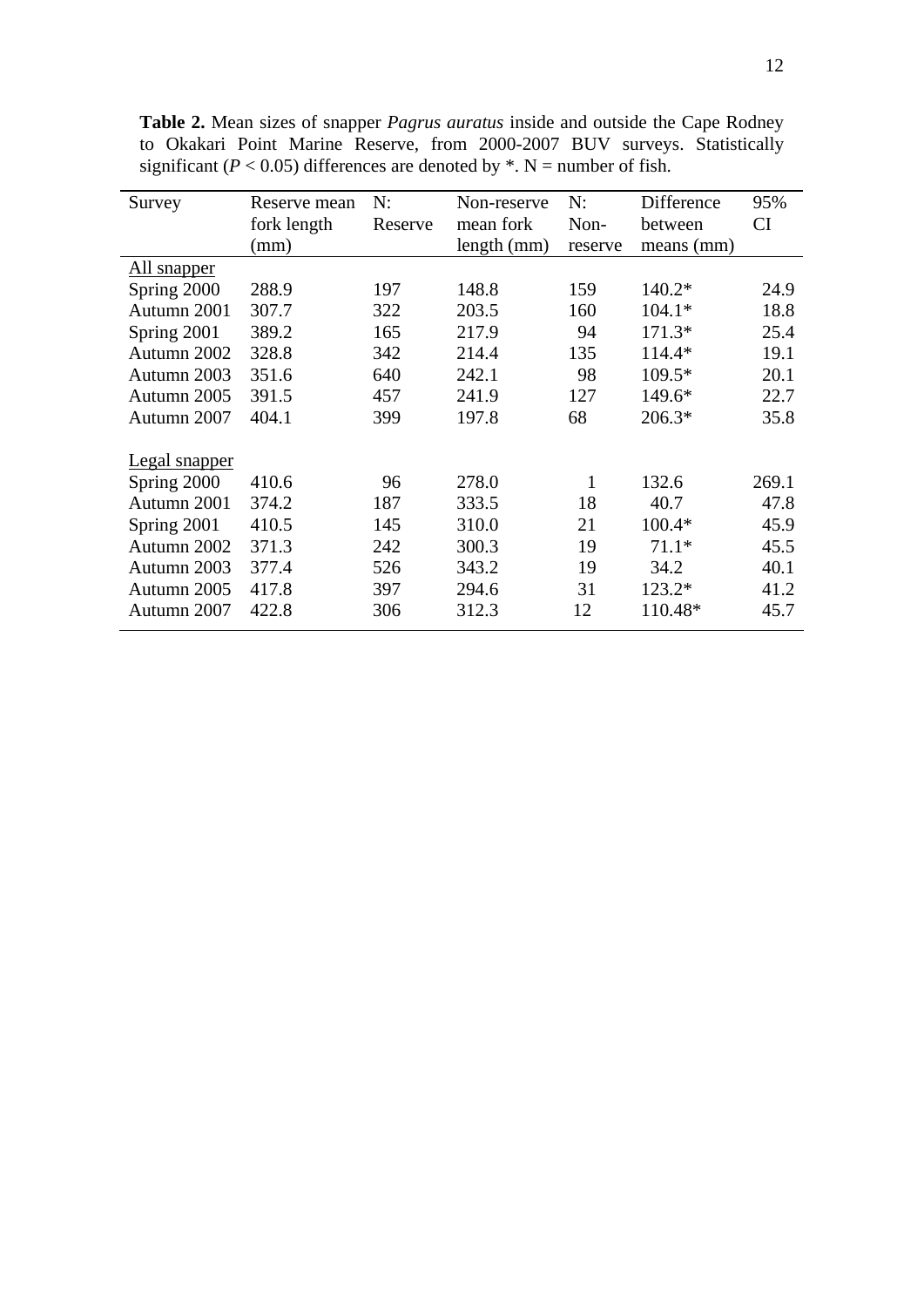

**Figure 3.** Long term trends in the relative density of snapper *Pagrus auratus* inside and outside the Cape Rodney to Okakari Point Marine Reserve and Tawharanui Marine Park, as measured using BUV. (a) All snapper (MAXsna), (b) Legal-size (> 270 mm fork length) snapper, (c) undersize snapper (< 270 mm fork length).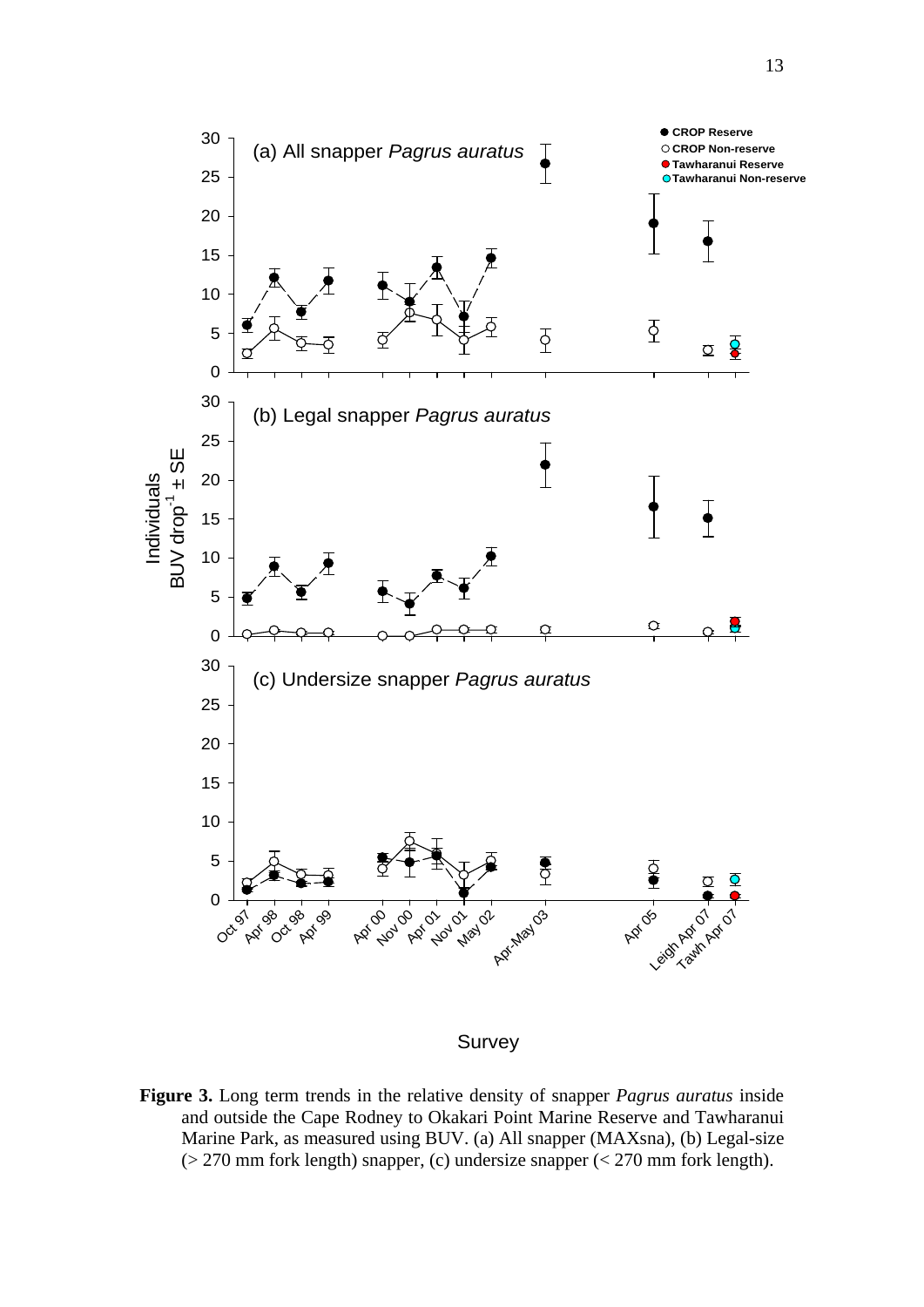

**Figure 4.** Relative density of legal-size snapper *Pagrus auratus* within the twelve survey areas, based on (a) modelled data from nine BUV surveys (October 1997–May 2002), and BUV data from 2003 (b),2005 (c) and 2007 (d). Closed symbols are within the reserve, open symbols are fished areas. Dashed vertical lines indicate reserve boundaries.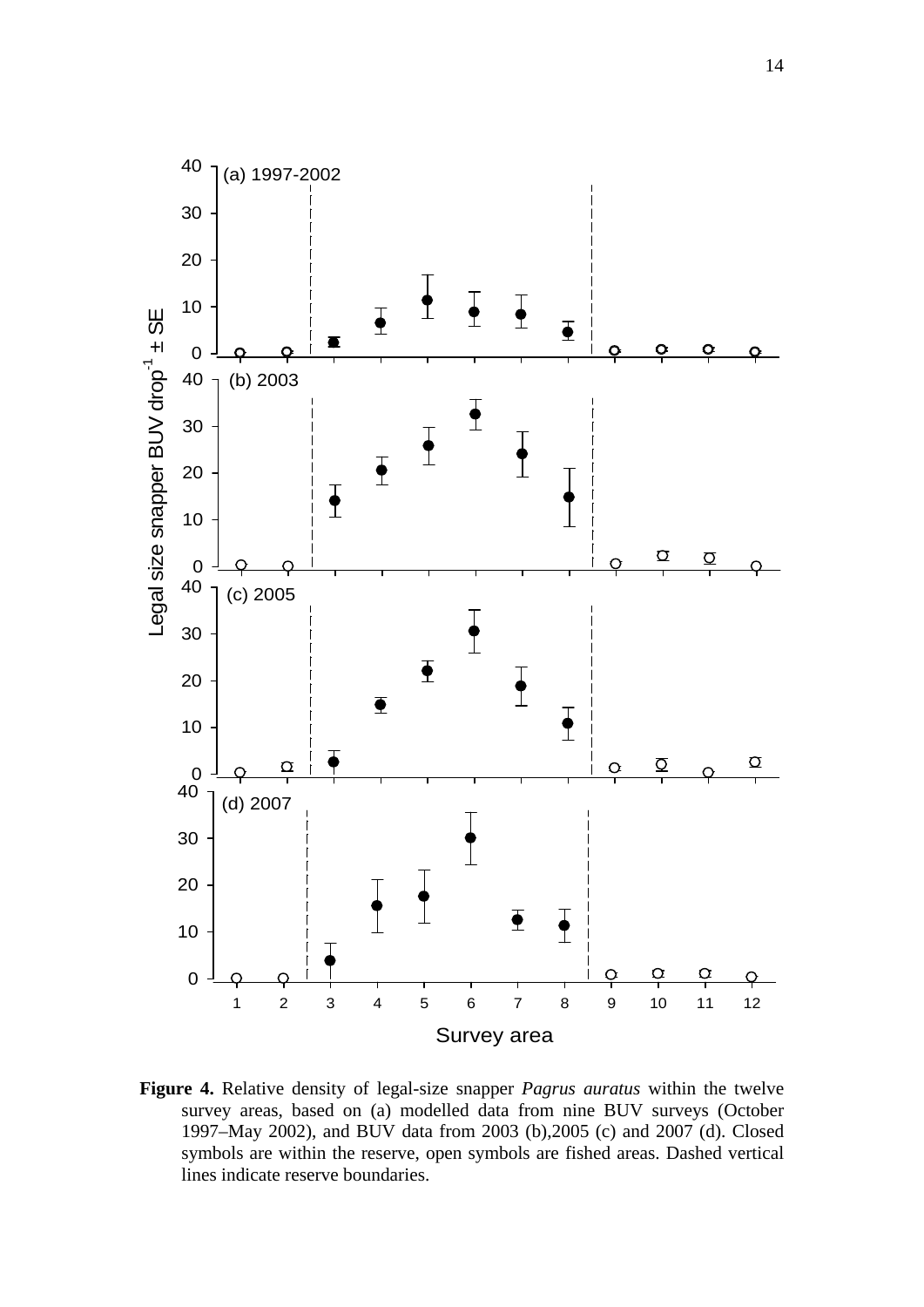

**Figure 5a.** Size frequency distributions of snapper *Pagrus auratus* inside and outside the Cape Rodney to Okakari Point Marine Reserve from 2000-2005, as measured using BUV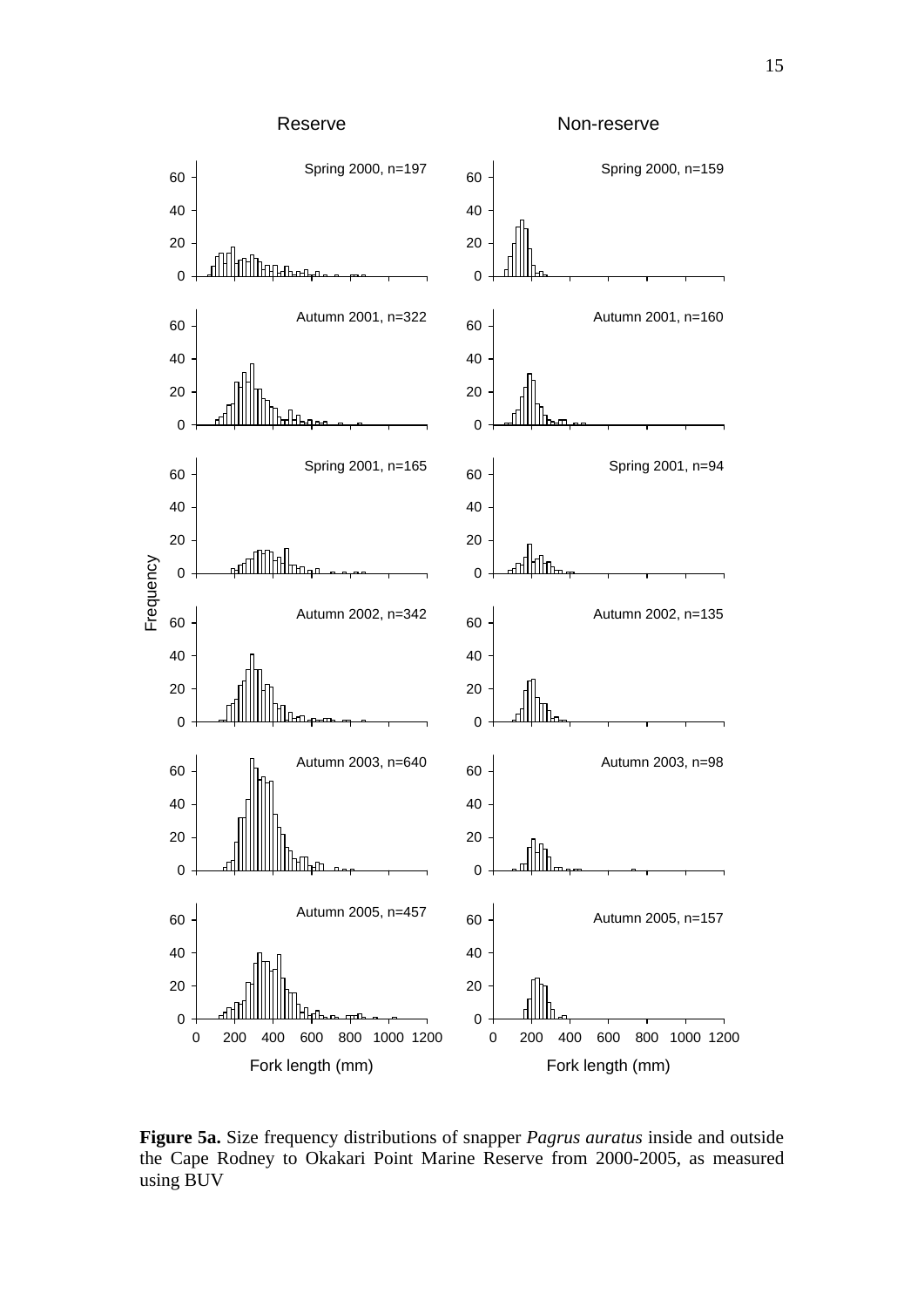

**Figure 5b.** Size frequency distributions of snapper *Pagrus auratus* inside and outside the Cape Rodney to Okakari Point Marine Reserve and inside and outside the Tawharanui Marine Park as measured using BUV.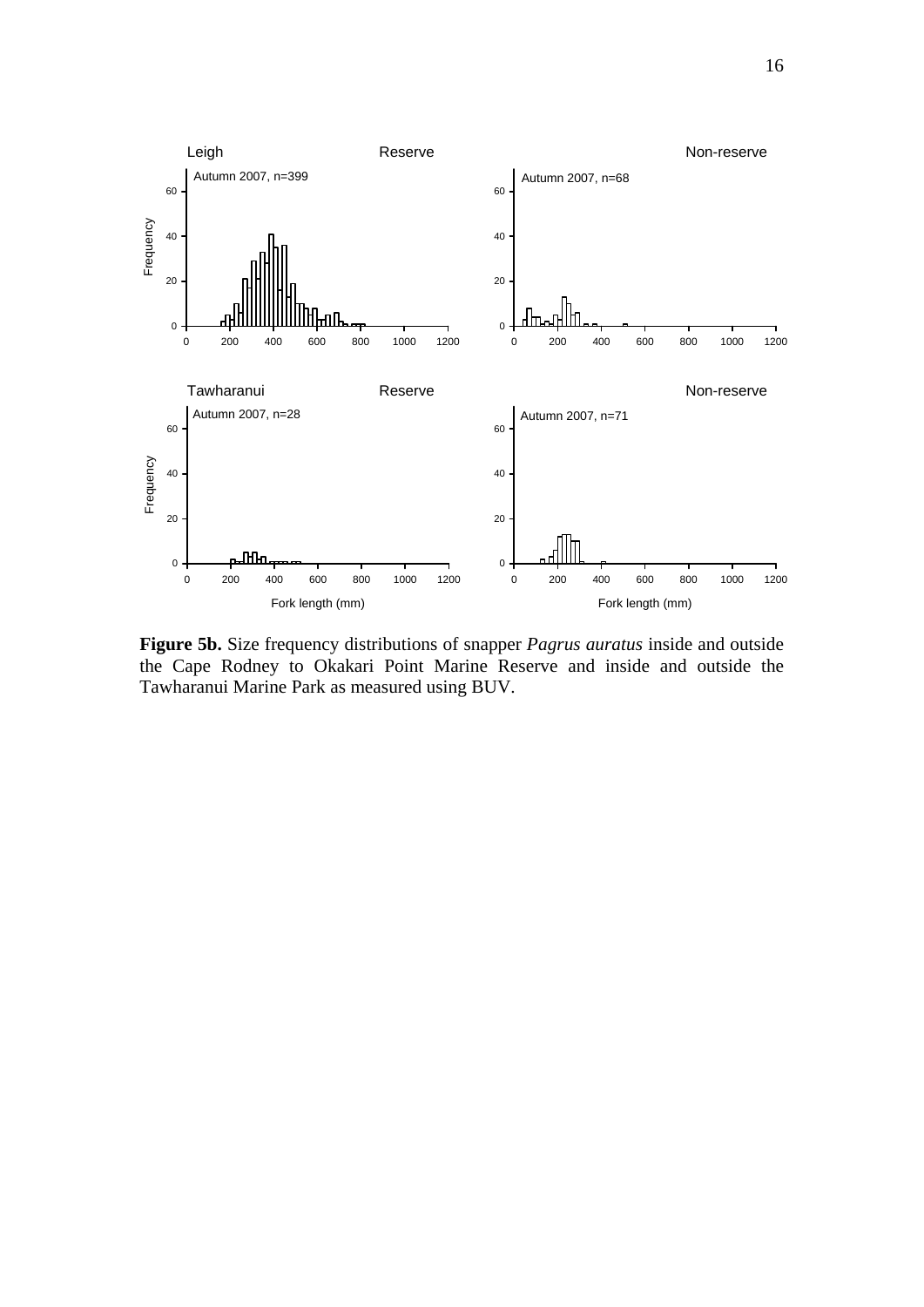## **Blue cod** *Parapercis colias*

The average blue cod density inside the reserve dropped from 0.88 (2005) to 0.54 in 2007, but increased outside from 0.17 (2005) to 0.33 in 2007 (Table 3a). While the average blue cod density remained higher inside the reserve than outside the difference was not statistically significant (Fig.6a, Table 3a).

As in previous surveys, blue cod within the reserve were, on average, larger (321.6) than outside (234.8) the reserve, although the difference was not statistically significant (Table 4).

**Table 3a.** Mean densities of blue cod *Parapercis colias* inside and outside the Cape Rodney to Okakari Point Marine Reserve, from 2000-2007 BUV surveys. Statistically significant ( $P < 0.05$ ) ratios of reserve (R) to non-reserve (NR) densities are denoted by \*.

| Survey      | Reserve | $Non-$  | R:NR       | Lower     | Upper     |
|-------------|---------|---------|------------|-----------|-----------|
|             | mean    | reserve | ratio      | 95% CL    | 95% CL    |
|             |         | mean    |            | for ratio | for ratio |
| Spring 2000 | 0.64    | 0.14    | $4.45*$    | 0.94      | 21.08     |
| Autumn 2001 | 0.50    | 0.04    | 12.00*     | 2.02      | 71.36     |
| Spring 2001 | 0.46    | 0.00    | $\infty^*$ |           |           |
| Autumn 2002 | 0.42    | 0.13    | $3.33*$    | 1.22      | 9.90      |
| Autumn 2003 | 0.79    | 0.00    | $\infty^*$ |           |           |
| Autumn 2005 | 0.88    | 0.17    | $5.25*$    | 1.42      | 19.40     |
| Autumn 2007 | 0.54    | 0.33    | 1.62       | 0.54      | 4.85      |
|             |         |         |            |           |           |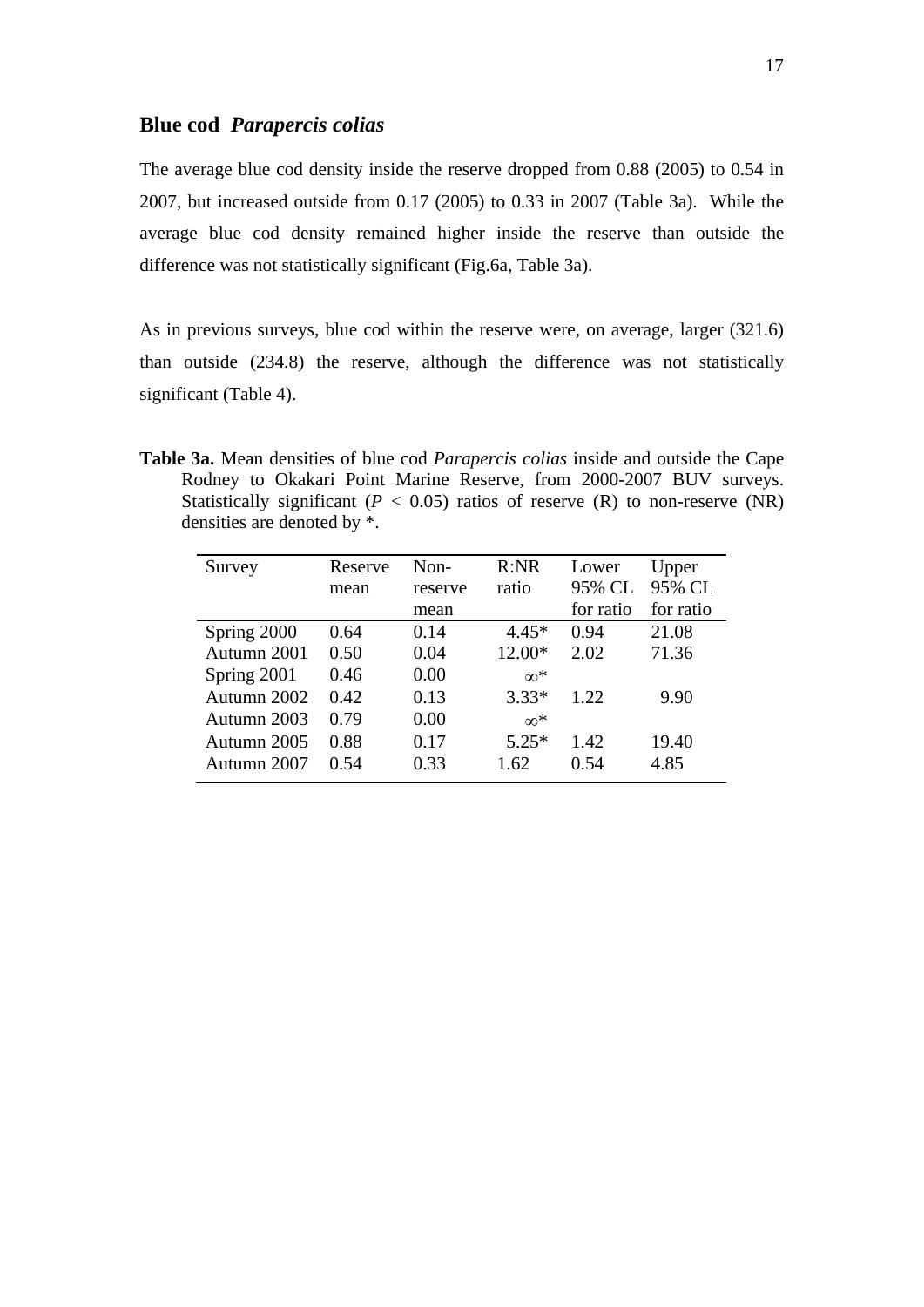

**Date** 

**Figure 6.** (a) Long term trends in the density of blue cod *Parapercis colias* inside and outside the Cape Rodney to Okakari Point Marine Reserve and inside and outside the Tawharanui Marine Park only in 2007, as measured using BUV. (b) Sea surface temperature anomalies (from long term average 1967-96).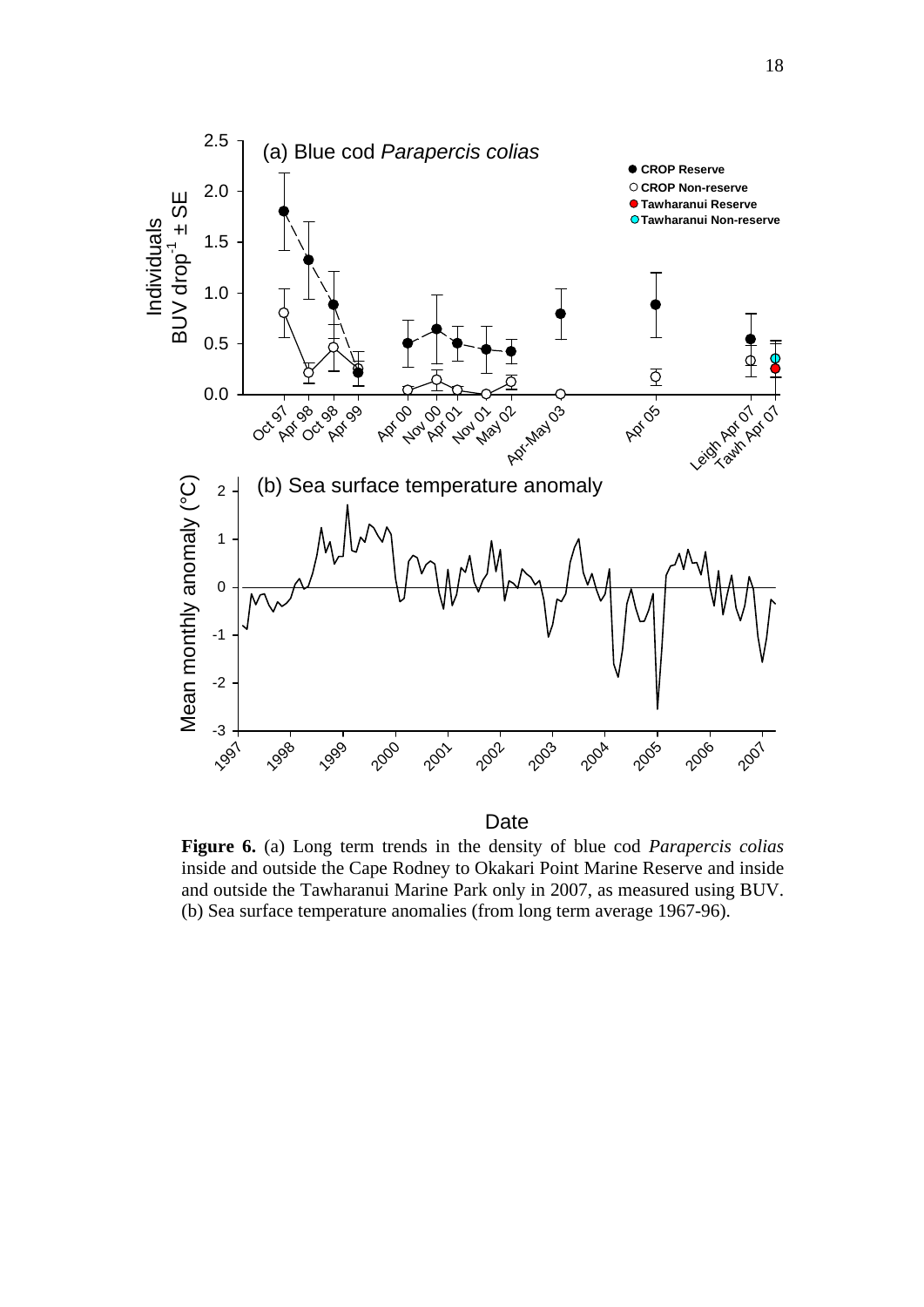**Table 4a.** Mean sizes of blue cod *Parapercis colias* inside and outside the Cape Rodney to Okakari Point Marine Reserve, from 2000-2007 BUV surveys. Statistically significant ( $P < 0.05$ ) differences are denoted by  $*$ . N = number of fish.

| Survey      | Reserve mean | N:      | Non-reserve              | N:       | Difference   | 95%   |
|-------------|--------------|---------|--------------------------|----------|--------------|-------|
|             | fork length  | Reserve | mean fork                | Non-     | between      | CI    |
|             | (mm)         |         | length (mm)              | reserve  | $means$ (mm) |       |
| Spring 2000 | 314.0        | 14      | 242.7                    | 4        | 71.2         | 75.8  |
| Autumn 2001 | 257.2        | 12      | 117.0                    |          | 140.2        |       |
| Spring 2001 | 282.9        | 11      | $\overline{\phantom{0}}$ | $\Omega$ |              |       |
| Autumn 2002 | 257.6        | 11      | 197.7                    | 3        | 60.0         | 66.6  |
| Autumn 2003 | 322.9        | 19      |                          | $\Omega$ |              |       |
| Autumn 2005 | 284.2        | 21      | 259.8                    | 4        | 24.5         | 90.33 |
| Autumn 2005 | 321.6        | 13      | 234.8                    | 8        | 86.9         | 92.2  |
| Autumn 2007 | 315.2        | 11      | 259.2                    | 10       | 55.9         | 94.6  |

# **TAWHARANUI MARINE PARK**

## **Snapper** *Pagrus auratus*

There were no statistically significant differences in the mean densities of snapper inside and outside the Tawharanui Marine Park (Table1b). Except for legal-sized (LEGsna)snapper density, other mean densities were slightly higher outside the park than inside (Table 1b, Fig.3) and overall MAXsna in the park were approximately 4 fold lower than within CROP ( Table 1b, Fig. 3).

Despite Area 14 having the highest density of legal-sized snapper of all areas surveyed (irrespective of status) the spatial distribution pattern of legal snapper abundance was not apparent inside the park, as is continually evident in CROP, i.e., higher legal-sized occur in the middle of the reserve with progressively lower densities towards the reserve boundary. Densities were consistently  $<$  5 individuals per BUV drop across sites (Fig. 7).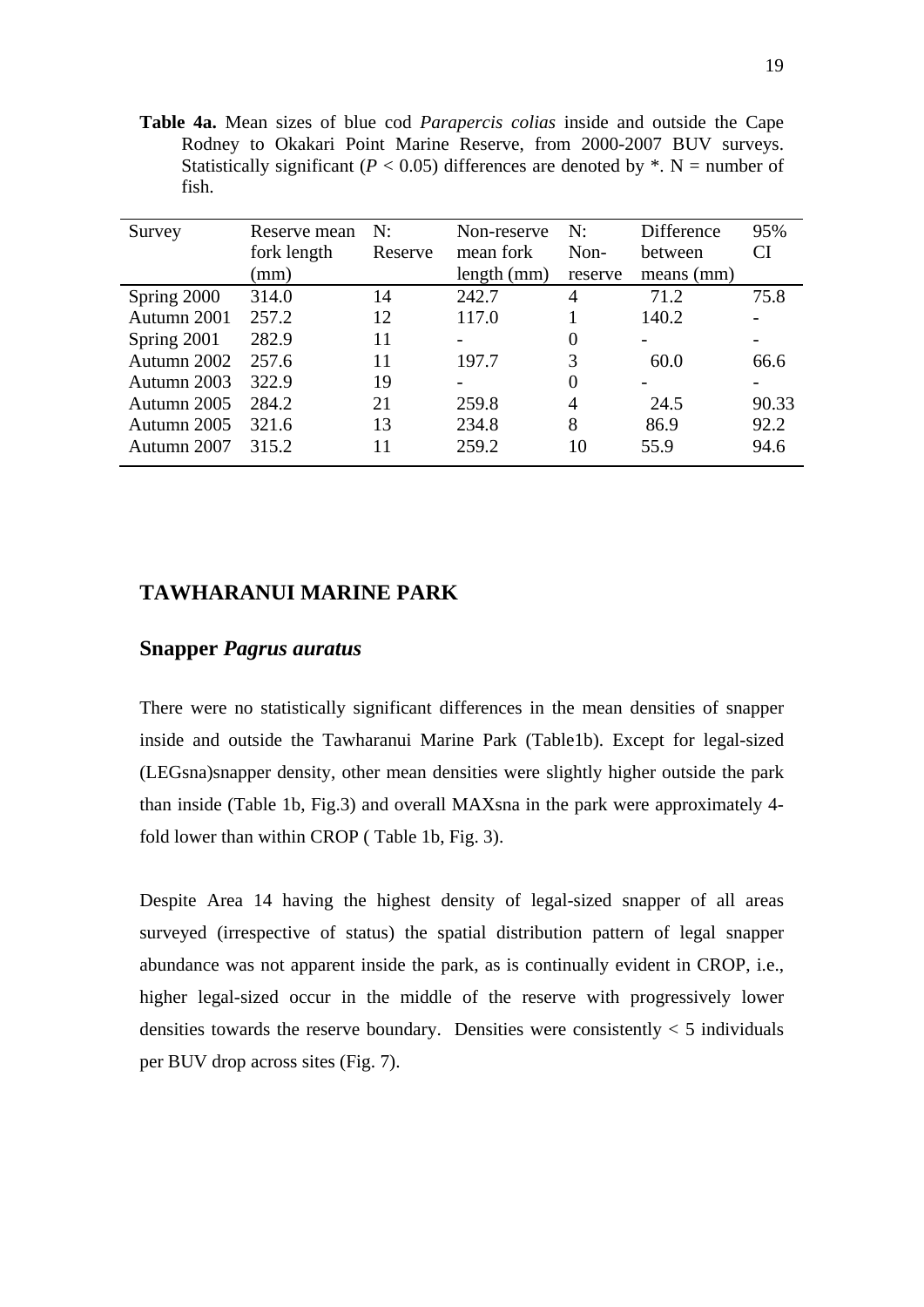Despite a higher abundance of snapper (MAXsna) in areas outside of the park , average fork length of snapper inside the park was relatively greater than that of snapper outside the park (Table 2b),

**Table 1b.** Mean densities of snapper *Pagrus auratus* inside and outside the Tawharanui Marne Park for the 2007 BUV survey. Statistically significant (*P* < 0.05) ratios of reserve (R) to non-reserve (NR) densities are denoted by  $*$ . MAXsna = all fish, LEGsna = fish > 270 mm fork length, and JUVsna = fish < 270 mm fork length.

| Survey      | Density<br>measure | Reserve<br>mean | Non-<br>reserve | R:NR<br>ratio | Lower     | Upper<br>95% CL 95% CL |
|-------------|--------------------|-----------------|-----------------|---------------|-----------|------------------------|
|             |                    |                 | mean            |               | for ratio | for ratio              |
| Autumn 2007 | <b>MAXsna</b>      | 2.33            | 3.55            | 0.66          | 0.56      | 4.07                   |
|             | LEGsna             | 1.83            | 0.95            | 1.92          | 0.70      | 5.29                   |
|             | JUV <sub>sna</sub> | 0.50            | 2.6             | 0.19          | 1.08      | 24.90                  |
|             |                    |                 |                 |               |           |                        |

**Table 2b.** Mean sizes of snapper *Pagrus auratus* inside and outside the Tawharanui Marne Park for the 2007 BUV survey. Statistically significant  $(P < 0.05)$  differences are denoted by  $*$ . N = number of fish.

| Survey                           | Reserve mean<br>fork length<br>(mm) | N:<br>Reserve | Non-reserve N:<br>mean fork<br>length (mm) | Non-<br>reserve | Difference<br>between<br>means (mm) | 95%<br>CI |
|----------------------------------|-------------------------------------|---------------|--------------------------------------------|-----------------|-------------------------------------|-----------|
| All snapper<br>Autumn 2007 323.2 |                                     | 28            | 239.6                                      | 71              | 83.6                                | 26.7      |
| Legal snapper<br>Autumn 2007     | 346.8                               | 22            | 312.3                                      | 19              | 53.6                                | 39.2      |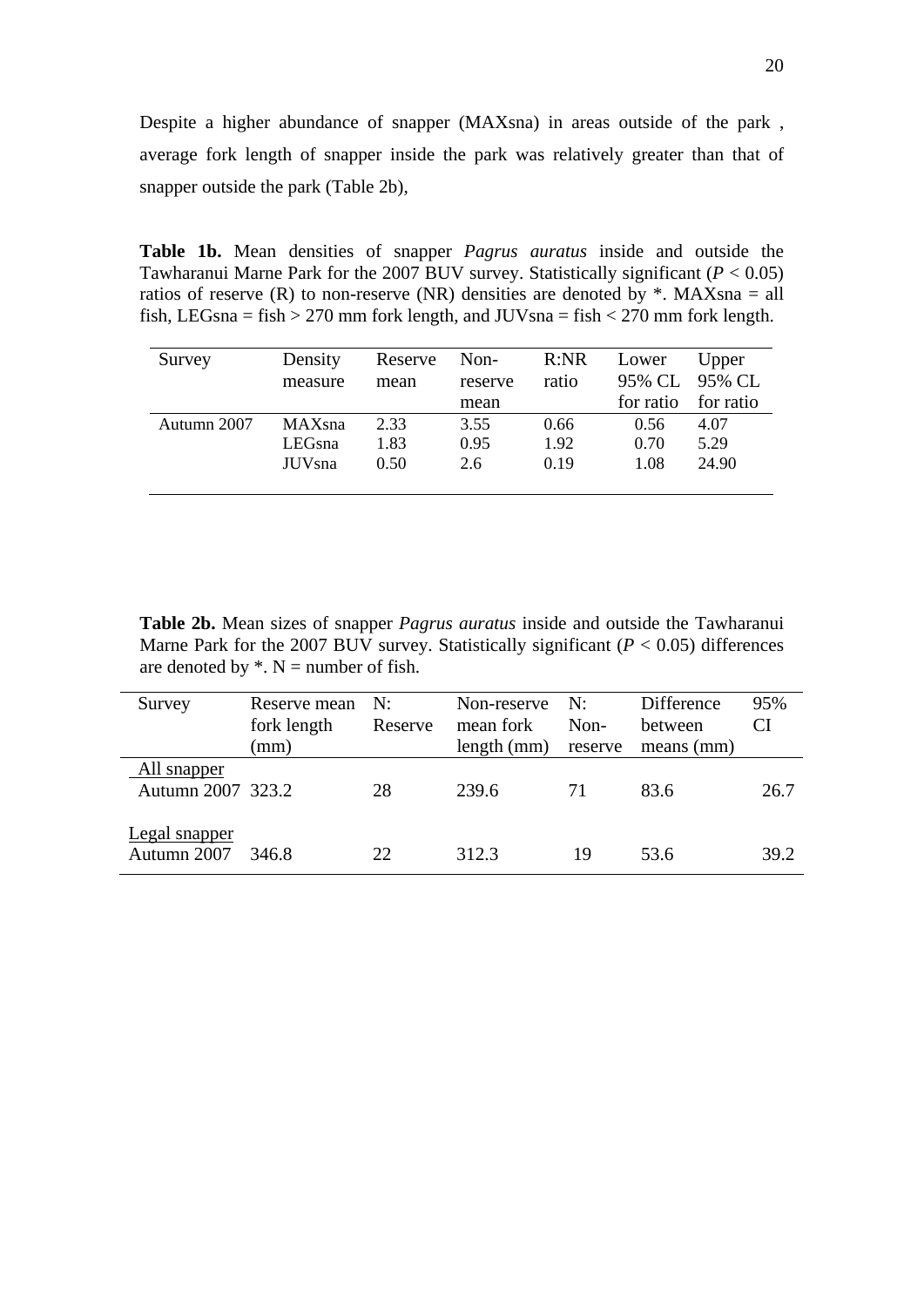

 **Figure 7.** Relative density of legal-size snapper *Pagrus auratus* within the eight survey areas inside and outside Tawharanui marine park in 2007, based on modelled data. Closed symbols are within the reserve, open symbols are fished areas. Dashed vertical lines indicate park boundaries.

# **Blue cod** *Parapercis colias*

There was no significant difference in the mean densities of blue cod inside and outside the Tawharanui marine park (Table 3b). The average fork length of blue code inside the park was about 100 mm greater than that of fish outside the park (Table 4b).

**Table 3b.** Mean densities of blue cod *Parapercis colias* inside and outside the Tawharanui Marien Park, for the 2007 BUV survey. Statistically significant (*P*  $<$  0.05) ratios of reserve (R) to non-reserve (NR) densities are denoted by  $*$ .

| Survey           | Reserve Non-<br>mean | reserve<br>mean | ratio | R:NR Lower Upper<br>95% CL 95% CL<br>for ratio for ratio |       |
|------------------|----------------------|-----------------|-------|----------------------------------------------------------|-------|
| Autumn 2007 0.25 |                      | 0.35            | 0.71  | 0.12                                                     | -1.67 |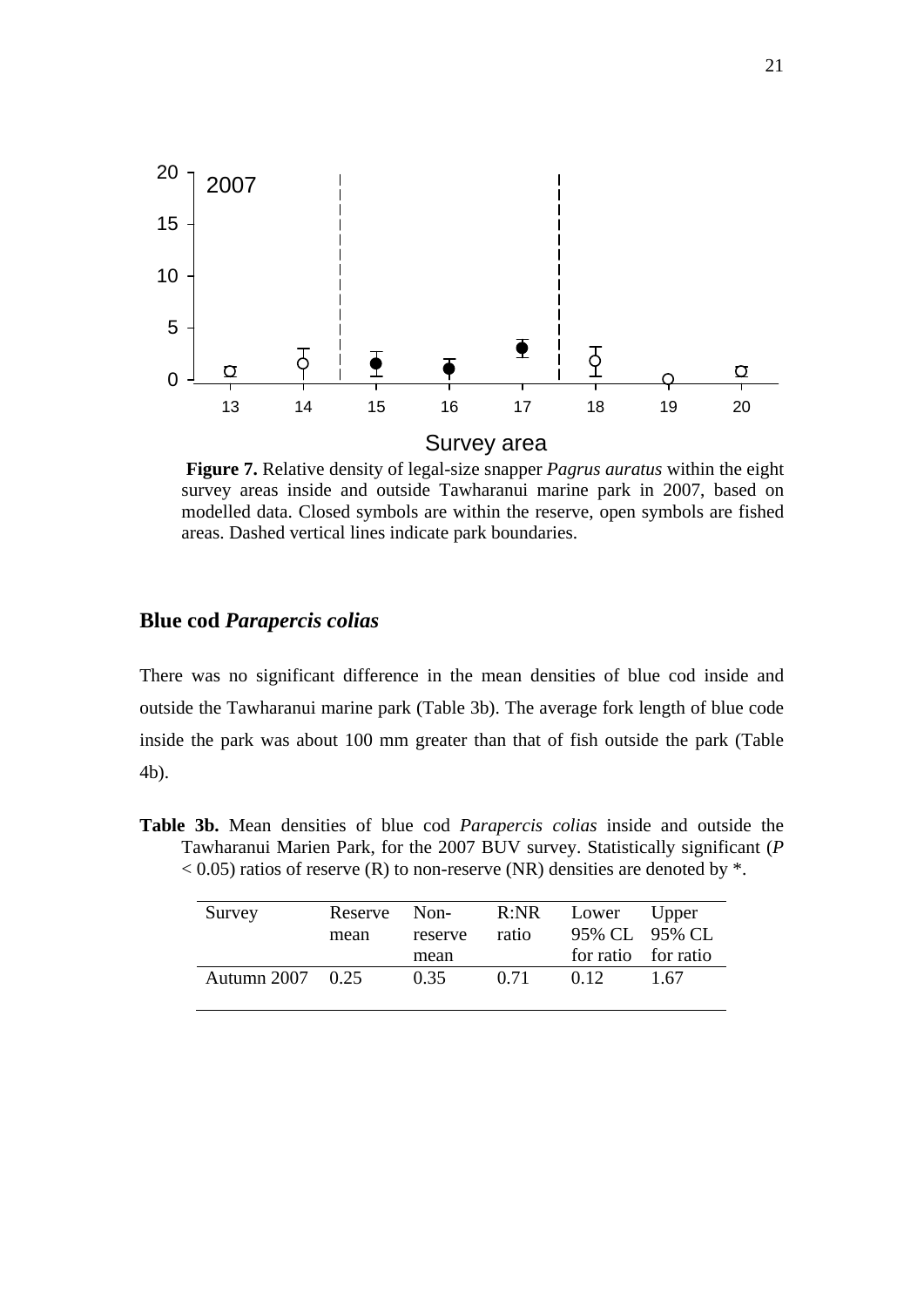**Table 4b.** Mean size of blue cod *Parapercis colias* inside and outside the outside the Tawharanui Marine Park, for the 2007 BUV survey. Statistically significant (*P*  $<$  0.05) differences are denoted by  $*$ . N = number of fish.

| Survey            | Reserve mean N:<br>fork length<br>(mm) | Reserve | Non-reserve $N$ :<br>mean fork Non- | Difference<br>between<br>length (mm) reserve means (mm) | 95%  |
|-------------------|----------------------------------------|---------|-------------------------------------|---------------------------------------------------------|------|
| Autumn 2007 279.3 |                                        | $\prec$ | 178.7                               | 100.6                                                   | 52.7 |

#### **DISCUSSION**

The findings from this survey were consistent with previous surveys and showed that there are differences in mean abundance and size of snapper and blue cod between Cape Rodney to Okakari Point Marine Reserve and non-reserve (control) areas. These differences also demonstrate clearly that snapper and blue cod show positive responses to protection. On the other hand, there was no difference in snapper and blue cod abundance inside and outside Tawharanui Marine Park, although the average fork length of snapper and blue cod was relatively greater inside the park than outside. Despite a lack of differences, further ongoing surveys in the Tawharanui Marine Park are warranted to understand spatial patterns within the reserve relative to non-reserve areas

Within CROP, the mean density of legal snapper dropped to  $16.8 \pm 2.6$  (SE) individuals per BUV drop during this survey from the last 2005 survey (19.0  $\pm$  3.8 (SE)) individuals per BUV. Despite the fluctuation in legal snapper density with the peak in 2003, the density inside the reserve remains above the level recorded in autumn 1998 (Willis et al. 2003b). However, the mean density of snapper recorded using BUV from 1997- 2007 indicates that snapper densities within the reserve have not yet stabilised and are likely to be dependent on the seasonal movement in and out of the reserve and the consequential influence of variation in the wider stock due to factors such as recruitment and fishing (Taylor et al, 2005).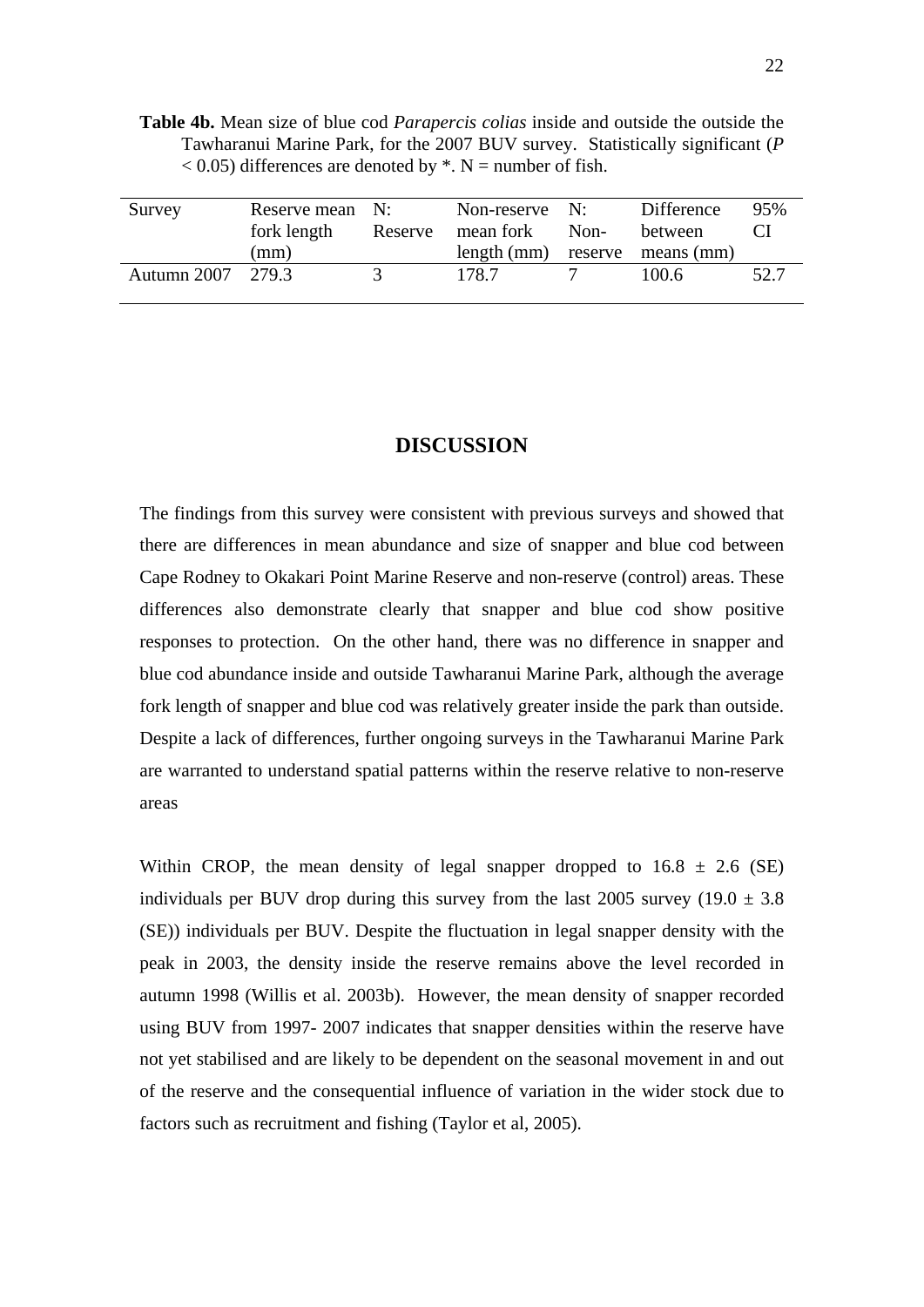The spatial distribution of legal snapper across reserve and non-reserve areas sampled in 2007 was broadly consistent with earlier surveys, in that the highest densities occurred near the centre of the reserve and lowest densities at the western boundary of the reserve. This might be a response to (i) differences in habitat quality, (ii) hand feeding of fish by the public, or (iii) higher levels of surveillance at the reserve centre as suggested by Cole (1994). Alternatively, lower snapper abundances near the boundaries of the reserve may be due to the increased probability that a snapper home range may overlap the reserve boundary as it is located further away from the reserve centre. This suggests that snapper residing within the reserve, but near the boundary, may leave the reserve at times. As a result these snapper will be exposed to some fishing pressure, hence reducing abundance near the boundaries relative to the centre of the reserve.

The average blue cod density during this survey dropped from the 2005 survey. As noted in previous surveys, there was no indication in the trend for a return to the high level measured in 1997. Willis et al. (2003b) suggested that the steep decline in average blue cod density from 1997 to 1999 might be attributable to increasing sea surface temperatures during that period, because blue cod are essentially a "southern" species presumably better suited to cooler waters. A much longer time-series is required to test the hypothesis that there is a negative correlation of blue cod densities with sea surface temperature, but the data thus far are broadly consistent with it, in that densities declined during the warming period of 1997-1999, were constant while temperature was constant from 2000-2002, and have increased slightly while the temperature dropped from 2003-2005.

 There was no apparent trend in the mean densities of snapper and blue cod between the Tawharanui Marine Park and non-reserve areas in 2007, which mirror the findings of Willis et al (2003a), who carried out BUV surveys between 1997-1998. Legal-sized snapper densities were slightly higher inside the park (areas 15, 16  $\&$  17) in the previous study compared to the current survey. However, there is no obvious explanation for this change in the densities inside the park. A further time-series data collection is needed to understand the changes occurring in areas within and adjacent to the TMP. The mean densities of snapper and blue cod in Tawharanui Marine Park were much lower compared to the densities recorded in CROP Marine Reserve in the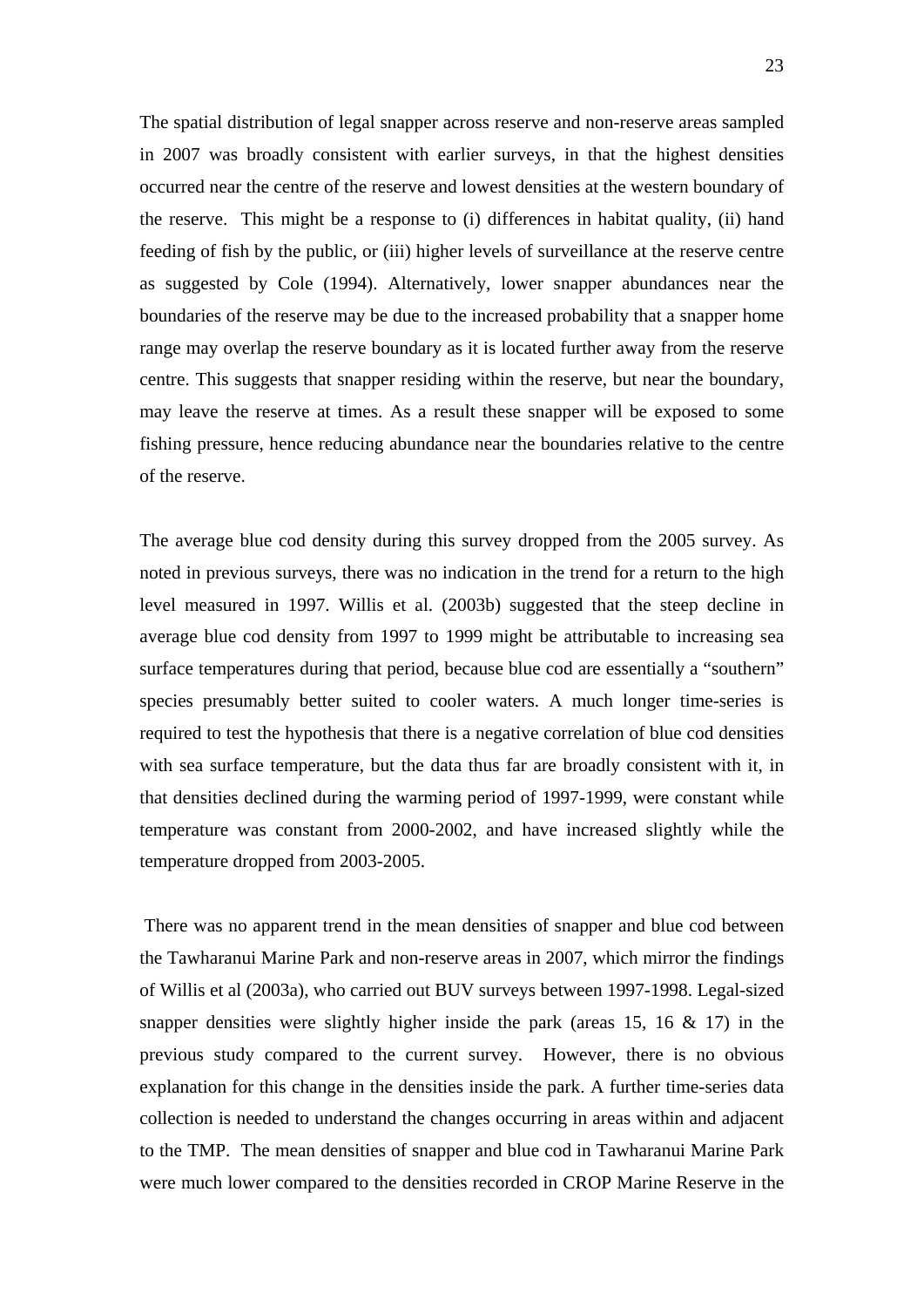current and previous surveys. In addition, a spatial trend of higher numbers in central areas of the reserve relative to boundary areas (as is consistently seen in CROP data) was not apparent at TMP. This may be due to insufficient spatial resolution in the survey design for TMP and a positive directive would be to increase the sampling areas inside the park to six areas for future surveys.

The UVC study of Haggitt & Mead (2008) within TMP recorded a slight increase in the mean snapper abundance inside the park than outside, but the difference was not statistically significant. However, this study also reported that larger (legal-sized snapper) displayed diver-negative responses during their survey and suggested that this behaviour could have contributed to a degree of underestimation of snapper numbers. There is a possibility that snapper might have shown a negative response to BUV methodology as the snapper population in the TMP may not be accustomed to this equipment.

The BUV surveys conducted to date, in the same season using the same methodology enabled us to compare the data among the surveys to understand the protection benefits for snapper and blue cod especially in CROP Marine Reserve. This ongoing monitoring programme clearly indicates a need for standardization of the timing of surveys and the methodology to help us determine reserve effects.

## **ACKNOWLEDGEMENTS**

Field survey was carried out by Darren Parsons, NIWA, Auckland and data analysis was done by Tim Haggitt, Coastal & Aquatic Systems Limited. Thanks to Richard Taylor for providing the data from previous surveys and to Darren Parsons and Tim Haggitt for their valuable comments. Thanks also to Annette Fasher-Dow for proof reading the draft and for Thelma Wilson for her comments.